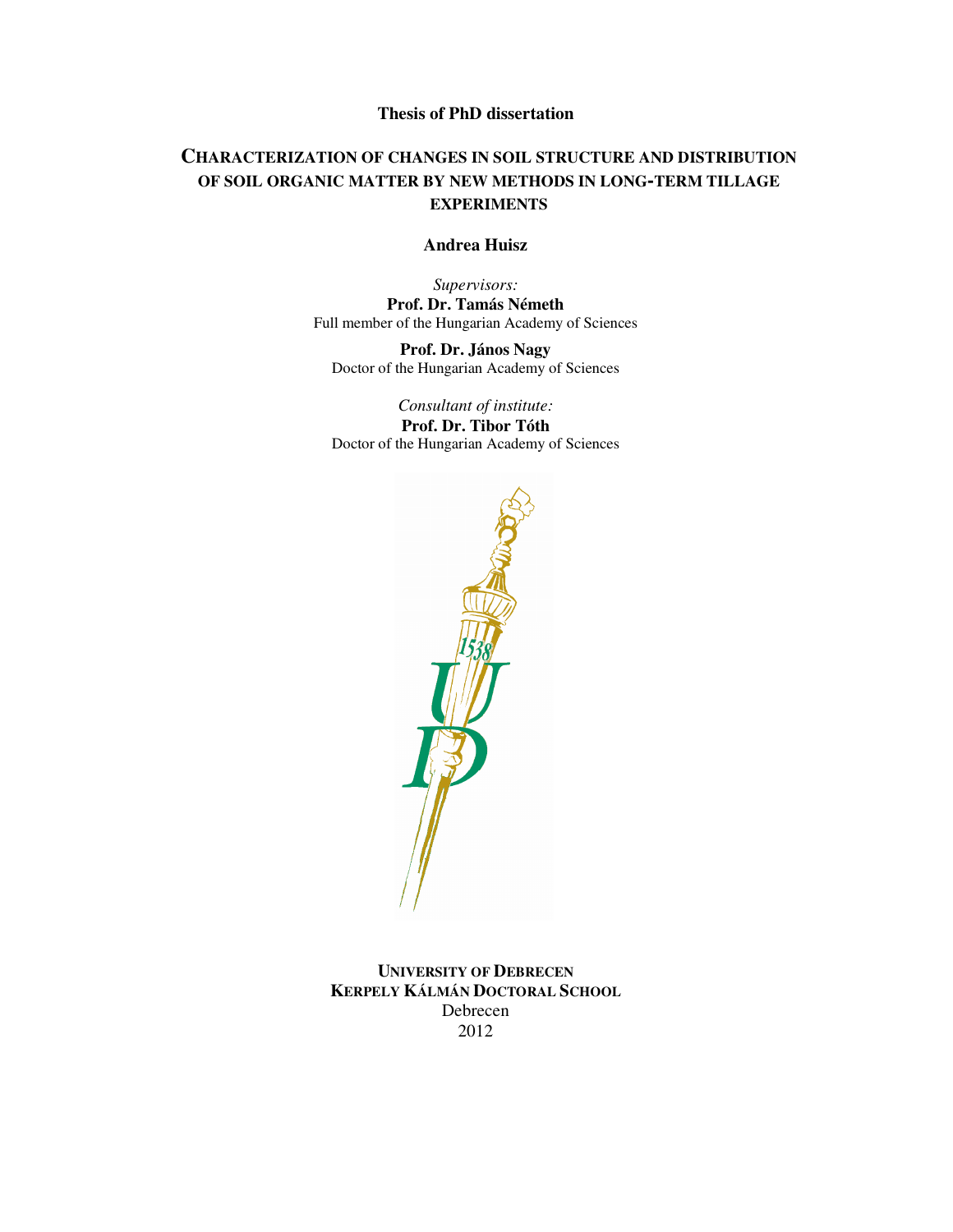#### **1. Introduction, antecedent premises of the investigation**

Supplying the constantly growing population of the Earth with foodstuff and similar basic products is assured by agriculture, specifically cropping *(Várallyay, 2002)*. This role is permitted by the soil, since soil gives the medium of crop growing, and as such permits food production for agriculture. Structure is a relevant property of soil, because it modifies fertility of soil in numerous ways: the structure of soil permits the transport of crop nutrient elements, the transformation of these elements into crop uptakeable forms, decomposition of the soil organic matter and the stabilization of soil organic matter against decomposition, gives basic medium for the chemical compounds and reactions, and among these roles, permits the flow of the gas- and liquid-phase of soil, and moderates biological activity of soil.

Nevertheless nowadays the more and more intense land-use and the applied plant-growing technologies, in contrast with their primary aim, may cause the deteriorate of soil structure: may cause the decrease of the amount of soil organic matter, water-retention capacity and therefore reduces soil aeration, and tillability, endangering fertility of soil, furthermore increasing the surface runoff and erosion *(Megyes et al. 2008)*. Finally they cause such unfavorable consequences like increased tillage expenses, or decreased crop yields *(Chan et al., 1999)*.

Adequacy for crop production, and supplying of crop nutrient elements of soil is determined by soil structure and its quality, resistance of soil structural units to water and tillage instruments, which is summed up as agronomic soil structure *(Várallyay, 2002).* 

For describing the adequacy of soil for crop production the knowledge of soil structure and its quality is needed. Furthermore detection and assessing of soil structural changes caused by tillage and crop production is needed.

Our aims were to detect the changes in agronomical structure and the organic matter pool of soil caused by different tillage methods and organic fertilizer supplements, for which soil structural status was assessed by three different indices, soil organic matter pool was assessed by a fourth index, furthermore relationship between soil agronomical structural changes and amount of soil organic matter was described.

#### **2. Aims and scopes**

# **2.1. Hypothesis for investigation, objectives, summarizing schema of the investigations**

Nowadays good agronomical quality and structure of soil, namely tilled layer has deteriorated because of the too intense land use and inappropriate soil tillage. Therefore organic matter pool of tilled soils has decreased to a high extent. Therefore in contrast with the original aim of land use, the ability of water intake and providing crop nutrient elements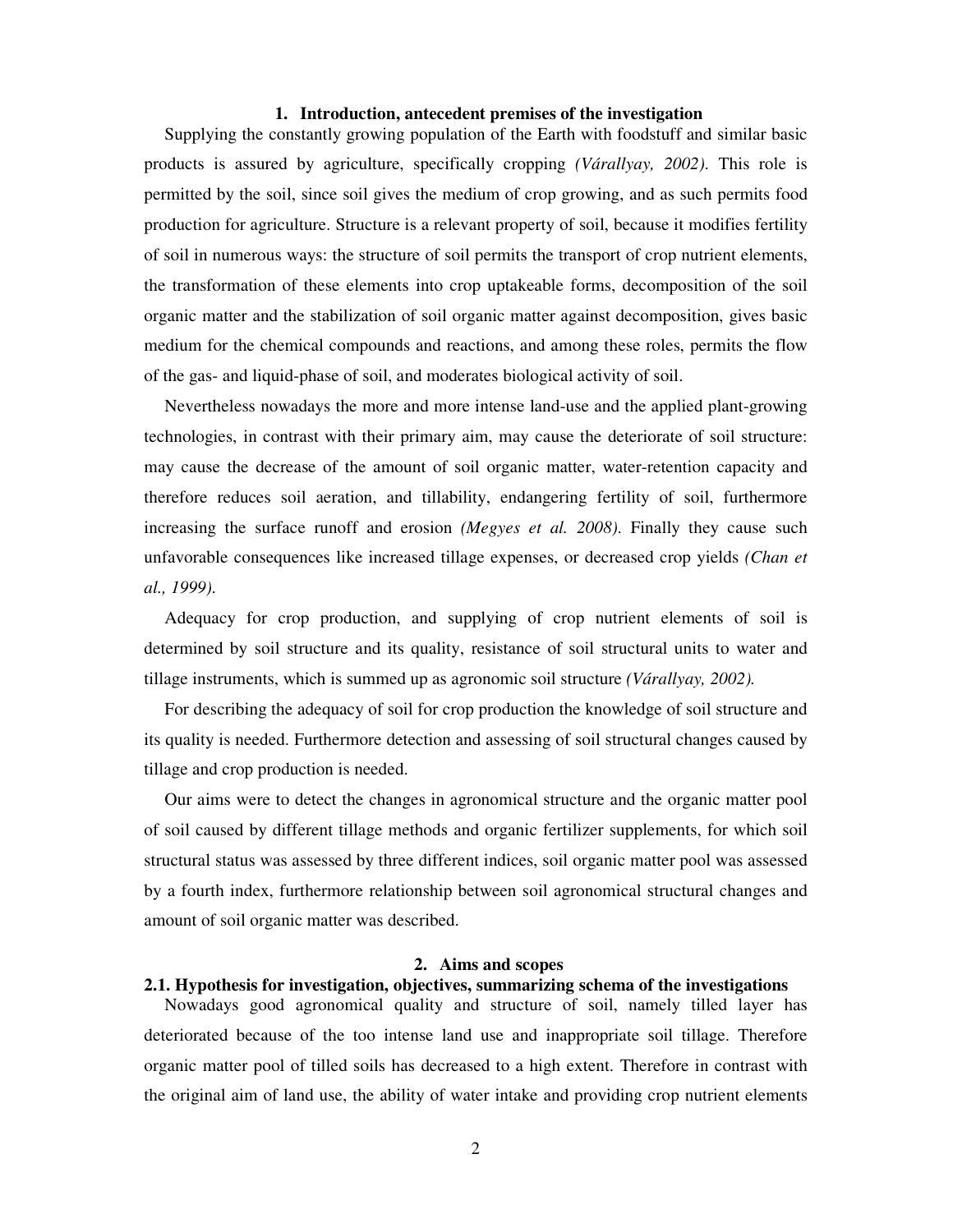of soil is decreased, and therefore the formal favourable crop results may be reached only by increased tillage expenses.

Agronomical structure and organic matter pool of soil depends on the applied soil tillage methods, moreover the type of the studied soil, the qualities of grown plants, and the applied crop caring systems.

Summing up these factors during the experiments our aims were to investigate the agronomical structure of soil, estimate its quality and characterize the amount and quality of soil organic matter under the effect of the different tillage (ploughing, disking) and crop caring systems (nutrient supply, irrigation) on the soil samples originating from two different soil typed sampling site, Keszthely and Látókép.

Sampling sites were chosen in such a way that our investigations cover the two most important Hungarian soil types, the Chernozem (Látókép) and brown forest soil (Keszthely) types. The studied treatments were organic matter supply (farmyard manure, wheat – corn – barley stubble crop residues) at Keszthely, soil tillage methods (winter ploughing, spring ploughing and disking) and crop care (mineral fertilization and irrigation) at Látókép *(Tables 1-2.)*.

*Table 1.* 

|           |                            |              | The studied treatments at Keszthely          |
|-----------|----------------------------|--------------|----------------------------------------------|
|           | Grown crop                 |              | <b>Treament</b>                              |
|           |                            |              | untilled control (forest belt, shelter belt) |
|           | Fallow instead of          | $\mathsf{D}$ | tilled control                               |
|           | potatoe (without)<br>crop) |              | corn stem ploughing                          |
|           |                            | 4            | wheat straw ploughing                        |
|           |                            |              |                                              |
| Keszthely |                            |              | untilled control (forest belt, shelter belt) |
|           | corn                       |              | tilled control                               |
|           |                            |              | 3x dose stockpiled farmyard manure (*)       |
|           |                            |              |                                              |
|           |                            |              | untilled control (forest belt, shelter belt) |
|           | corn                       |              | tilled control                               |
|           |                            |              | barley straw and green manure ploughing      |

(\*)105 t·ha<sup>-1</sup> farmyard manure pro 5 years (in 2 portions, in the 1<sup>st</sup> and 3<sup>rd</sup> year of the rotation) (this is equal with 21 t·ha<sup>-1</sup>/ pro year).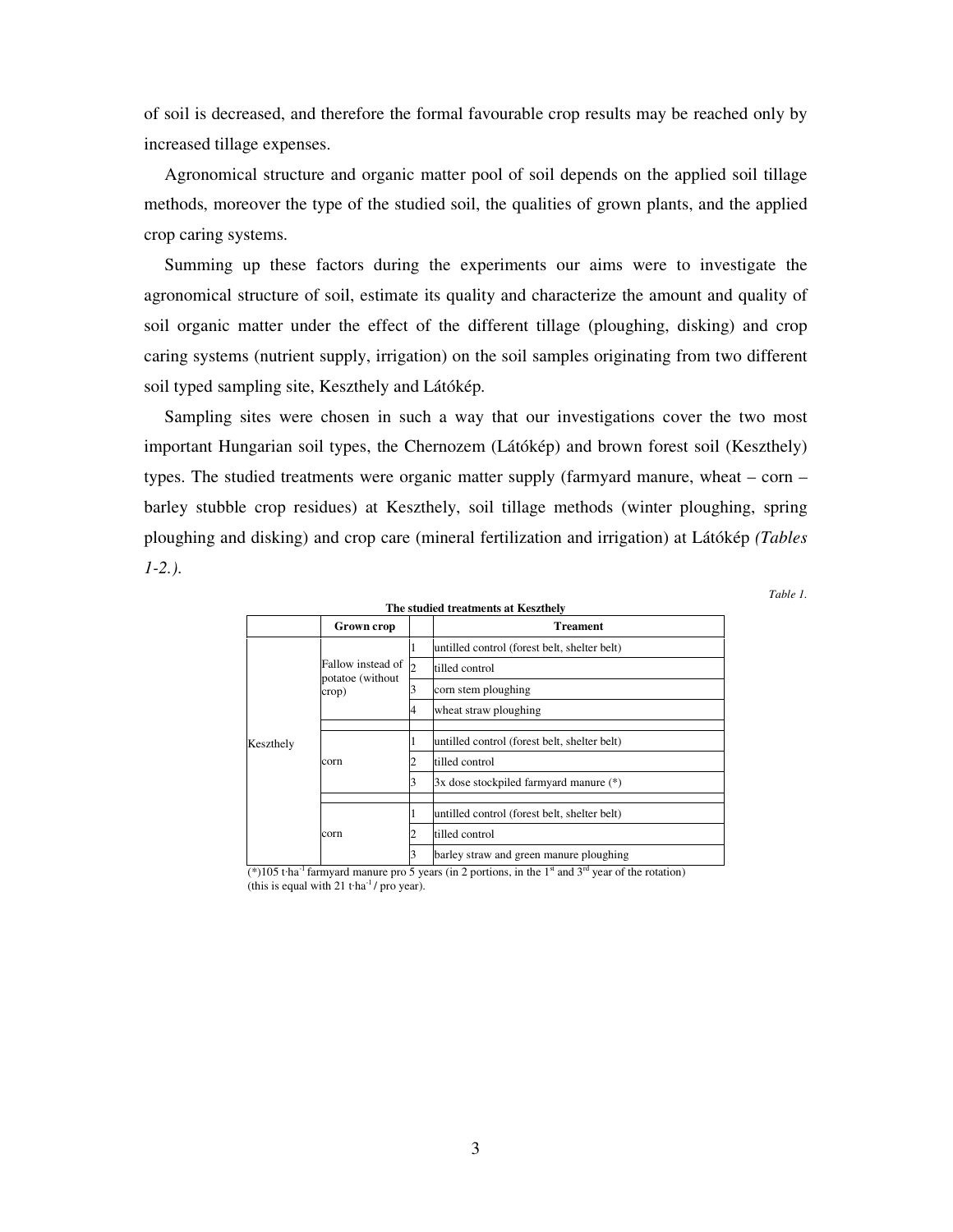*Table 2.* 

| The studied treatments at Látókép |                   |    |                                                               |  |
|-----------------------------------|-------------------|----|---------------------------------------------------------------|--|
|                                   | <b>Grown crop</b> |    | <b>Treatment</b>                                              |  |
|                                   |                   | 0  | untilled control (forest belt, shelter belt)                  |  |
|                                   |                   |    | winter ploughing – irrigated – without mineral fertilization  |  |
|                                   |                   |    | winter ploughing – irrigated – with mineral fertilizer        |  |
|                                   |                   |    | winter ploughing – not irrigated – without mineral fertilizer |  |
|                                   |                   |    | winter ploughing – not irrigated – with mineral fertilizer    |  |
|                                   |                   |    |                                                               |  |
|                                   |                   | 0  | untilled control (forest belt, shelter belt)                  |  |
|                                   |                   | 6  | spring ploughing – irrigated – without mineral fertilizer     |  |
| Látókép                           | winter wheat      |    | spring ploughing – irrigated – with mineral fertilizer        |  |
|                                   |                   | 8  | spring ploughing – not irrigated – without mineral fertilizer |  |
|                                   |                   |    | spring ploughing – not irrigated – with mineral fertilizer    |  |
|                                   |                   |    |                                                               |  |
|                                   |                   |    | untilled control (forest belt, shelter belt)                  |  |
|                                   |                   | 11 | disking – irrigated – without mineral fertilizer              |  |
|                                   |                   | 12 | disking – irrigated – with mineral fertilizer                 |  |
|                                   |                   | 13 | disking – not irrigated – without mineral fertilizer          |  |
|                                   |                   | 14 | disking – not irrigated – with mineral fertilizer             |  |

Changes in the agronomic soil structure and organic matter pool of the tilled layer on the effect of the examined tillage and crop care methods were compared to soil samples originating from (1) the depth of the tillage depth, from the forest belt (shelter belt), and (2) from the 10cm thick layer under the tilled layer.

#### **3. Methods of investigations**

# **3.1. Description of the sampling sites**

#### *3.1.1. Keszthely*

Soil samples originating from the field experiments of the University of Pannonia, Georgikon Faculty of Agriculture, Department of Crop Production and Soil Sciences, called 'Long-term Experiment for Comparing the Effect of Organic and Inorganic Fertilizers' (established in 1960-1963) and 'IOSDV (Long-term Experiment for Comparing the Effect of International Organic and Nitrogen-mineral Fertilizers, established in 1983)'. Soil samples were taken in July of 2006.

#### *3.1.1.1. Description of the soil and meteorological conditions of the sampling site*

On the examined site, Ramann-type brown forest soil could be found (sandy loam texture - Eutric Cambisol (soil type FAO), Alfisol (soil type USDA)). The soil of the experimental field is poor in available phosphorus, moderate in potassium, low in OM (0.5-0.6%). Soil  $pH_{\text{KCl}}$  is 5.9; the content of CaCO<sub>3</sub> is 0.1%; and the percentage of clay (<0.002mm fraction) is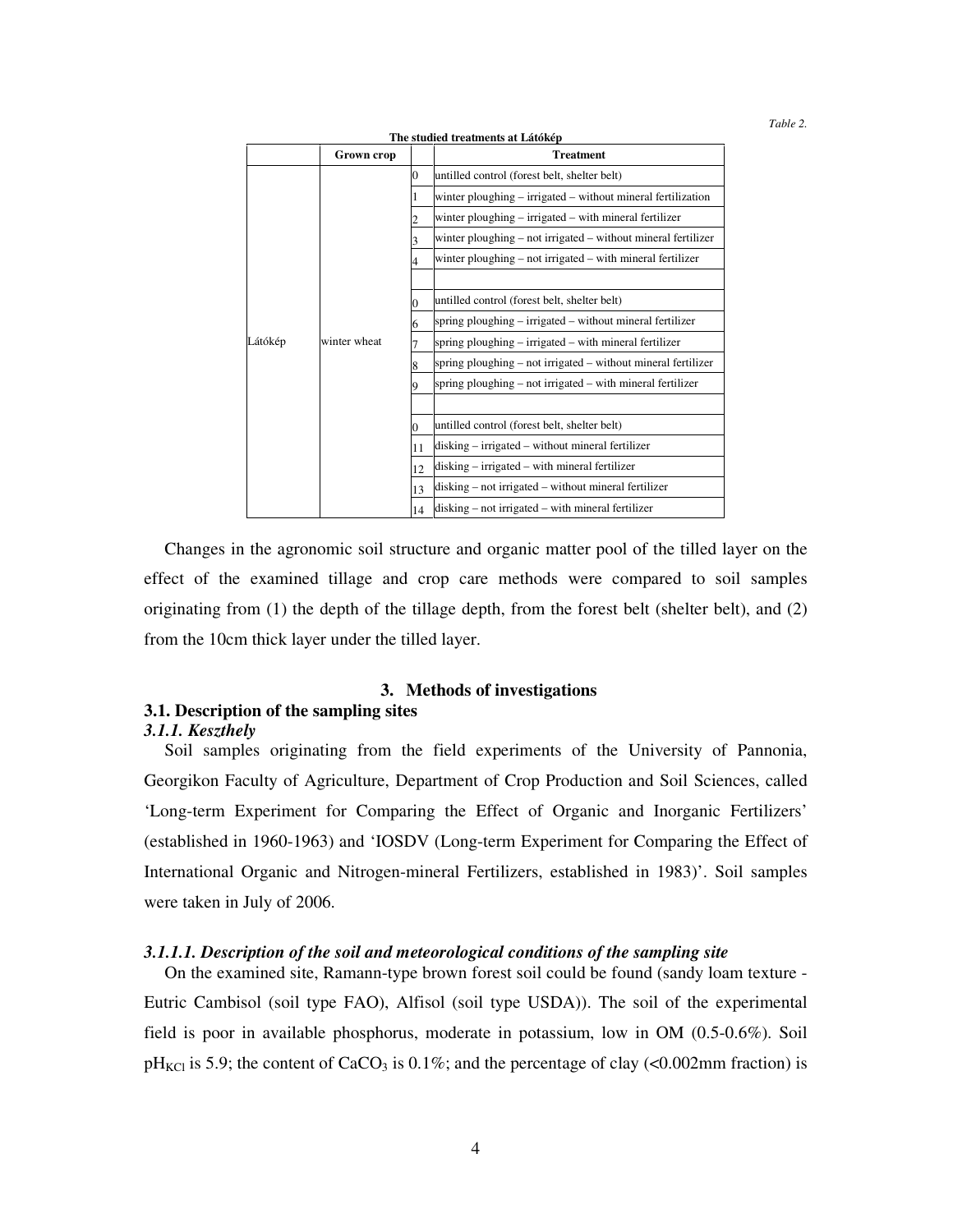# 24% *(Table 3.)*. The mean annual precipitation is 654mm, the mean annual temperature is 10.4<sup>o</sup>C *(Table 4.)*.

*Table 3.* 

*Table 4.* 

|                                          | Agrochemical properties of the studied soil at Keszthely (1960) |           |         |        |        |
|------------------------------------------|-----------------------------------------------------------------|-----------|---------|--------|--------|
| Agrochemical property                    | Sampling depth (cm)                                             |           |         |        |        |
|                                          | $0 - 20$                                                        | $20 - 40$ | $40-60$ | 60-80  | 80-100 |
| Humus $(\%)$                             | 1,70                                                            | 1,37      | 1,14    | 0.99   | 0,90   |
| Total N $(\%)$                           | 0.12                                                            | 0.08      | 0,07    | 0.05   | 0,05   |
| Total $P_2O_5$ (mg kg <sup>-1</sup> )    | 60.40                                                           | 45,40     | 54,50   | 45,90  | 46,30  |
| Total $K_2O$ (mg $kg^{-1}$ )             | 406,80                                                          | 414,50    | 386,30  | 350,50 | 313,20 |
| $P_2O_5(AL)$ (mg kg <sup>-1</sup> )      | 22,00                                                           | 10,00     | 5,00    | 3,00   | 2,00   |
| $K_2O(AL)$ (mg kg <sup>-1</sup> )        | 135,00                                                          | 117,00    | 75,00   | 38,00  | 29,00  |
| pH(H <sub>2</sub> O)                     | 7,70                                                            | 7,90      | 8,00    | 8,10   | 8,10   |
| pH (KCl)                                 | 7,30                                                            | 7,30      | 7.40    | 7,50   | 7,60   |
| Hy                                       | 1,18                                                            | 1,16      | 1,09    | 0.90   | 0,73   |
| CaCO3 $(g \ kg^{-1})$                    | $\overline{\phantom{a}}$                                        |           | 73,80   | 252,00 | 304,00 |
| V <sub>1</sub>                           | 2,20                                                            | 2,10      |         |        |        |
| Silt and clay particles $< 0.002$ mm (%) | 32,70                                                           | 37,30     | 41,30   | 36,70  | 40,50  |
| Bulk density $(g/cm^3)$                  | 1,45                                                            | 1,50      | 1,43    | 1,50   | 1,50   |
| (Kismányoky et al. 1996)                 |                                                                 |           |         |        |        |

**Mean annual precipitation and temperature data of Keszthely (of the past 50 years)** 

|             | Precipitation (mm) | Air humidity $(\%)$ | Temperature $(^{\circ}C)$ | Mean daily        | Duration of sunshine |
|-------------|--------------------|---------------------|---------------------------|-------------------|----------------------|
| Month       |                    |                     |                           | temperature range | hours                |
|             |                    |                     |                           | (°C)              |                      |
|             | 38                 | 88                  | $-0.8$                    | 5,5               | 63                   |
| П           | 36                 | 85                  | 0,9                       | 7,1               | 94                   |
| Ш           | 40                 | 76                  | 6,2                       | 8,7               | 142                  |
| IV          | 55                 | 71                  | 11,2                      | 9,8               | 178                  |
| V           | 74                 | 72                  | 16,3                      | 10,0              | 242                  |
| VI          | 74                 | 72                  | 19,4                      | 10,5              | 260                  |
| VII         | 71                 | 70                  | 21,5                      | 10,8              | 281                  |
| <b>VIII</b> | 77                 | 73                  | 20,6                      | 10,8              | 265                  |
| IX          | 64                 | 78                  | 16,7                      | 10,3              | 189                  |
| X           | 63                 | 83                  | 11,5                      | 8,6               | 129                  |
| XI          | 59                 | 86                  | 5,5                       | 6,0               | 71                   |
| XII         | 49                 | 90                  | 1,2                       | 4,9               | 48                   |
| Sum         | 700                |                     |                           |                   | 1962                 |
| Average     |                    | 79                  | 10,8                      | 8,6               |                      |

*(Kismányoky et al. 1996)* 

#### *3.1.1.2. Data of the tillage methods*

In case of the 'Long-term Experiment for Comparing the Effect of Organic and Inorganic Fertilizers', the effect of corn stem, wheat straw and increased amount of stockpiled farmyard manure; in case of the 'IOSDV (Long-term Experiment for Comparing the Effect of International Organic and Nitrogen-mineral Fertilizers), the effect of barley straw and green manure on the properties and organic matter amount of the soil structural units (also called aggregates) were studied.

*Table 5.* shows the applied amounts of the organic and inorganic fertilizers. In the sampling year, in the case of the 'Long-term Experiment for Comparing the Effect of Organic and Inorganic Fertilizers', grown plants were sugar beet – corn – corn – winter wheat – winter wheat (in the 'A' crop rotation), and corn – corn –  $potato$  – winter wheat – winter wheat (in</u> the 'B' crop rotation), in the case of the 'IOSDV (Long-term Experiment for Comparing the Effect of International Organic and Nitrogen-mineral Fertilizers), corn – winter wheat –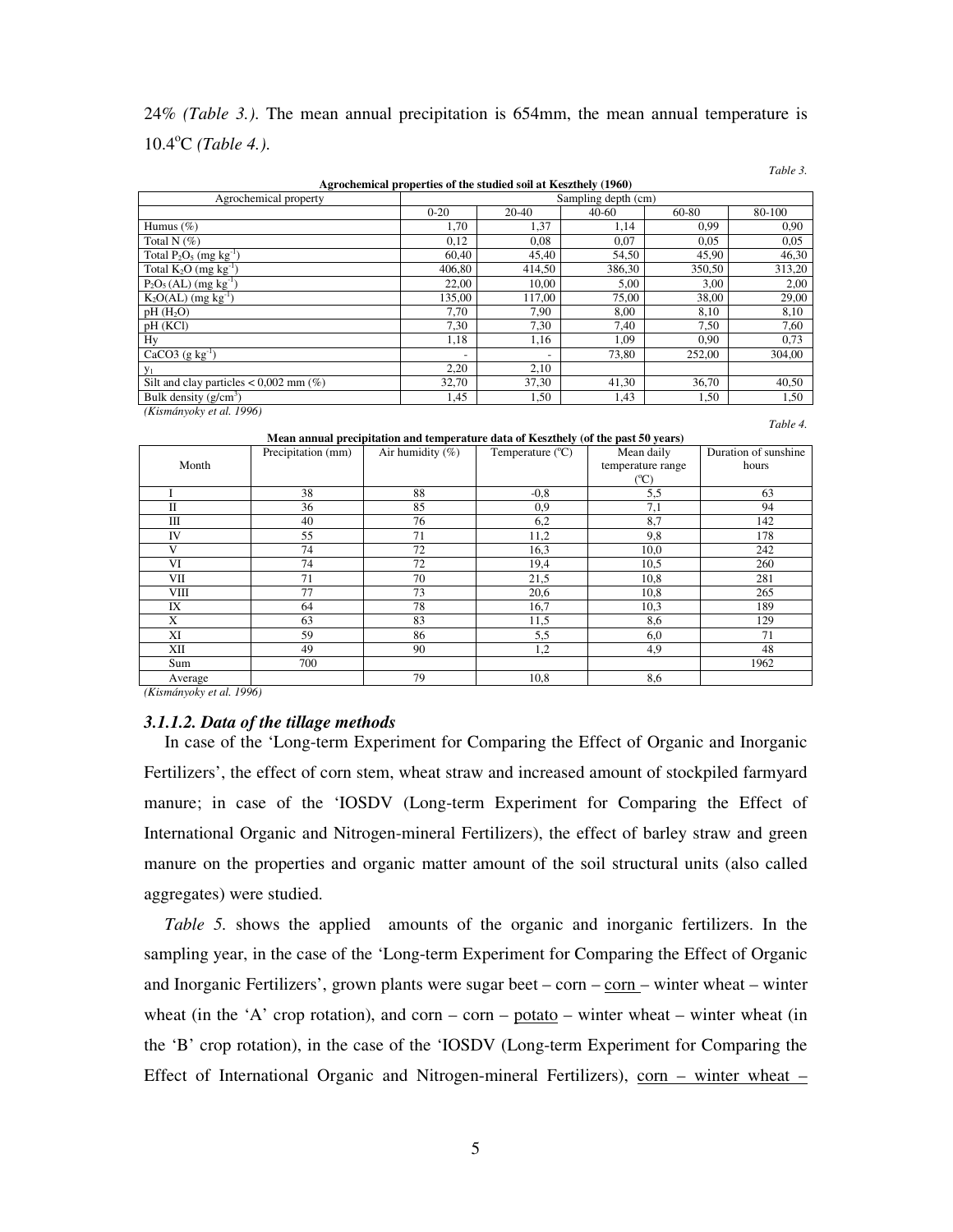winter barley (triculture) (in the text shown). Soil samples were taken in June of 2006, in the phase of 6-8 leaves of the corn.

Soil samples were taken in accordance with the depth of the studied tillage (called upper layer), and a 10cm thick layer were taken from the lower than the tillage depth (called lower layer).

| Name of the<br>experiment                                                                                            | Grown<br>crop      | <b>Treatment</b>                                   | Organic manure $(t-1)$                                                                                                                                                                                         | $N$ (kg·ha <sup>-1</sup> )                                     |                    | $P_2O_5$<br>$(kg·ha-1)$ | $K_2O$<br>$(kg·ha-1)$ |
|----------------------------------------------------------------------------------------------------------------------|--------------------|----------------------------------------------------|----------------------------------------------------------------------------------------------------------------------------------------------------------------------------------------------------------------|----------------------------------------------------------------|--------------------|-------------------------|-----------------------|
| Long-term                                                                                                            |                    |                                                    |                                                                                                                                                                                                                | Autumn of<br>2005                                              | Spring of<br>2006  |                         |                       |
| <b>Experiment</b> for<br>Comparing the                                                                               | Fallow             | 0/ not tilled forest belt<br>(shelter belt)        | $\Omega$                                                                                                                                                                                                       | $\Omega$                                                       | $\Omega$           | $\theta$                | $\theta$              |
| Effect of                                                                                                            | instead of         | 1/ tilled control                                  | $\mathbf{0}$                                                                                                                                                                                                   | $\Omega$                                                       | 146 $(*)$          | $80(*)$                 | $100$ (*)             |
| Organic and<br>Inorganic                                                                                             | potato<br>(without | 2/ corn stem ploughing                             | $1.56$ t·ha <sup>-1</sup> corn stem<br>(****)                                                                                                                                                                  | 26                                                             | $120(*)$           | $80(*)$                 | $100$ $(*)$           |
| Fertilizers-<br>crop rotation<br>$\cdot$ B                                                                           | crop)              | 3/ wheat straw ploughing                           | $0.5 \text{ kg} \cdot \text{ha}^{-1}$ wheat straw<br>$(****)$                                                                                                                                                  | $\mathbf{0}$                                                   | 146 $(*)$          | $80(*)$                 | $100$ (*)             |
|                                                                                                                      |                    |                                                    |                                                                                                                                                                                                                | (*) Plus NPK amount of $35$ t·ha <sup>-1</sup> farmyard manure | in every treatment |                         |                       |
|                                                                                                                      |                    |                                                    |                                                                                                                                                                                                                |                                                                |                    |                         |                       |
| Long-term                                                                                                            | corn               | 0/ not tilled forest belt<br>(shelter belt)        | $\mathbf{0}$                                                                                                                                                                                                   | $\Omega$                                                       | $\mathbf{0}$       | $\Omega$                | $\mathbf{0}$          |
| Experiment for<br>Comparing the                                                                                      |                    | 1/ tilled control                                  | $\Omega$                                                                                                                                                                                                       | $\Omega$                                                       | $\Omega$           | $\Omega$                | $\Omega$              |
| Effect of<br>Organic and<br>Inorganic<br>Fertilizers-<br>crop rotation<br>A                                          |                    | 2/3x dose stockpiled<br>farmyard manure            | $105$ t·ha <sup>-1</sup> farmyard manure<br>pro 5 years (in 2 portions, in<br>the $1st$ and $3rd$ year of the<br>rotation)<br>(this is equal with 21 t $\cdot$ ha <sup>-1</sup> /<br>pro year)<br>.<br>(*****) | $\theta$                                                       | $\Omega$           | $\Omega$                | $\Omega$              |
|                                                                                                                      |                    |                                                    |                                                                                                                                                                                                                |                                                                |                    |                         |                       |
| IOSDV (Long-<br>term                                                                                                 |                    | 0/ not tilled forest belt<br>(shelter belt)        | $\Omega$                                                                                                                                                                                                       | $\theta$                                                       | $\Omega$           | $\theta$                | $\Omega$              |
| Experiment for<br>Comparing the<br>Effect of<br>International<br>Organic and<br>Nitrogen-<br>mineral<br>Fertilizers) |                    | 1/ tilled control                                  | $\mathbf{0}$                                                                                                                                                                                                   | $\theta$                                                       | 210                | 100                     | 100                   |
|                                                                                                                      | corn               | $2/$ barley straw + green<br>manure ploughing (**) | $5$ t·ha <sup>-1</sup> barley straw                                                                                                                                                                            | $50$ (***)                                                     | 210                | 100                     | 100                   |

**Applied organic and inorganic manure amounts at Keszthely (kg**·**ha-1)** 

*Table 5.* 

(\*) Plus NPK amount of 35 t·ha<sup>-1</sup> farmyard manure + N 640, P<sub>2</sub>O<sub>5</sub> 360, K<sub>2</sub>O 360 kg·ha<sup>-1</sup> pro 5years, every year, in every treatment

(\*\*) green manure: oilradish *(Raphanus sativus var. oleiformis)*

(\*\*\*) 1kg N surplus / 100kg strem dry matter – to avoid pentosan effect

(\*\*\*\*) Data counted from Cereals Equivalent of crop quantity grown on the sampling site.

(\*\*\*\*\*) Farmyard manure was applied in the Long-term Experiment for Comparing the Effect of Organic and Inorganic Fertilizers – crop rotation 'A' in the crop rotation 'sugar beet – corn – corn – winter wheat – winter wheat' in the 1<sup>st</sup> and 3<sup>rd</sup> years of crop rotation, in our case one year before soil sampling.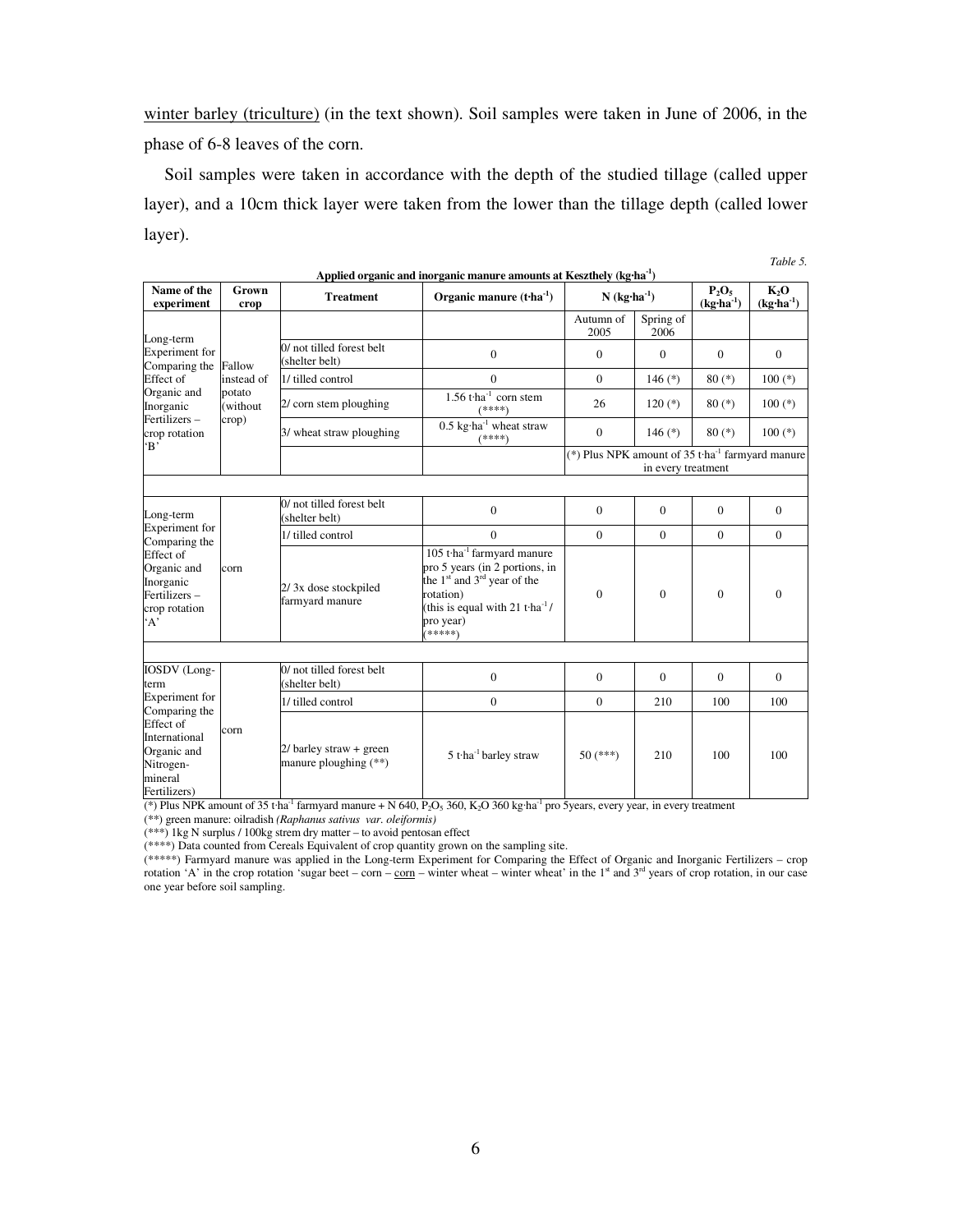## *3.1.1.3. Tillage methods at Keszthely*

*Table 6.* shows the tillage methods at Keszthely.

| Name of the experiment                                                                                          | Grown<br>crop                              | <b>Treatment</b>                                              | Tillage methods and depths                                                                                                                  |
|-----------------------------------------------------------------------------------------------------------------|--------------------------------------------|---------------------------------------------------------------|---------------------------------------------------------------------------------------------------------------------------------------------|
|                                                                                                                 |                                            | 0/ not tilled forest belt (shelter belt)                      |                                                                                                                                             |
| Long-term Experiment for Fallow                                                                                 |                                            | 1/ tilled control                                             | autumn ploughing (20cm)<br>seedbed preparation with combinator                                                                              |
| Comparing the Effect of<br>Organic and Inorganic<br>Fertilizers – crop rotation                                 | instead of<br>potato<br>(without)<br>crop) | 2/ corn stem ploughing                                        | autumn ploughing (25cm)<br>seedbed preparation with combinatory<br>spring land planeing and combinator                                      |
| $\mathbf{B}$                                                                                                    |                                            | 3/ wheat straw ploughing                                      | autumn ploughing (20cm)<br>seedbed preparation with combinator<br>ploughing down the wheat straw (fallow land planeing<br>with disk (12cm)) |
| Long-term Experiment for                                                                                        |                                            | 0/ not tilled forest belt (shelter belt)                      |                                                                                                                                             |
| Comparing the Effect of<br>Organic and Inorganic<br>Fertilizers – crop rotation<br>A                            | corn                                       | 1/ tilled control<br>2/3x dose stockpiled farmyard manure (*) | autumn ploughing (25cm)<br>seedbed preparation with combinator<br>spring land planeing and combinator                                       |
| <b>IOSDV</b> (Long-term                                                                                         |                                            | 0/ not tilled forest belt (shelter belt)                      |                                                                                                                                             |
| <b>Experiment for Comparing</b><br>the Effect of International<br>Organic and Nitrogen-<br>mineral Fertilizers) | corn                                       | 1/ tilled control<br>2/ barley straw + green manure           | stubble clearing with disking (12cm)<br>autumn ploughing (25cm)<br>harrowing<br>seed bed making, sowing                                     |

**Az alkalmazott talajm**ű**velési eljárások és m**ű**velési mélységek Keszthelyen – Tillage methods and depths at Keszthely** 

*Table 6.* 

(\*)105 t·ha<sup>-1</sup> farmyard manure pro 5 years (in 2 portions, in the 1<sup>st</sup> and 3<sup>rd</sup> year of the rotation) (this is equal with 21 t·ha<sup>-1</sup>/ pro year).

### *3.1.2. Látókép*

Soil samples were taken from the 'Long-term multifactorial soil tillage experiment' Experimental Site of the University of Debrecen, Centre for Agricultural and Applied Economic Sciences, which was set up by Prof. János Nagy.

### *3.1.2.1. Description of the soil conditions of the sampling site*

The sampling site is found in the Hajdúság Loess Plaeau, in the west side of Pece-creek, at 113-118m (Adriatic) height. On the bigger part of the site 'calcareous chernozem' (FAO: chernozem) soil types could be found. On the lower parts, in smaller surfaces 'leached chernozem' (FAO: phaeozem) soil types could be found. Main physical and chemical characteristics of the studied soil type and the soil profile are shown on in the *Tables 7-8th* .

| Table 7.<br>. |
|---------------|
|---------------|

|                                                            |               |                    |               |                     |             | <u>namn prijonen enin newcriones or ane senaren som ej pe unu ene som prome ur muomep</u> |                   |
|------------------------------------------------------------|---------------|--------------------|---------------|---------------------|-------------|-------------------------------------------------------------------------------------------|-------------------|
| Depth                                                      | Clay and silt | Saturation percent | Soil          | Bulk density        | Pore volume | Minimal water                                                                             | Wilting           |
|                                                            |               | according to       | hydroscopcity |                     |             | capacity of the soil                                                                      | point             |
|                                                            |               | Arany              |               |                     |             |                                                                                           |                   |
| cm                                                         | $\%$          | $K_A$              | hv            | $g \text{ cm}^{-3}$ | $P\%$       | $VK_{\text{mintf%}}$                                                                      | $HV_{\text{tr%}}$ |
| $0-20$                                                     | 56.8          | 42                 | 2.25          | 1.41                | 46.7        | 33.7                                                                                      | 12.69             |
| 20-40                                                      | 58.6          | 43                 | 2.25          | 1.43                | 46.0        | 31.1                                                                                      | 12.87             |
| 40-60                                                      | 57.1          | 43                 | 2.13          | 1.31                | 50.5        | 29.1                                                                                      | 11.16             |
| 60-80                                                      | 57.5          | 44                 | 2.51          | 1.29                | 51.3        | 28.6                                                                                      | 12.51             |
| 80-100                                                     | 58.6          | 48                 | 2.07          | 1.30                | 50.9        | 29.1                                                                                      | 10.76             |
| 100-120                                                    | 54.1          | 47                 | 2.18          | 1.24                | 53.3        | 27.4                                                                                      | 10.81             |
| 120-140                                                    | 55.3          | 46                 | 1.91          | 1.24                | 53.3        | 27.8                                                                                      | 9.47              |
| $\sim$ $\sim$ $\sim$ $\sim$ $\sim$<br>$\sim$ $\sim$ $\sim$ |               |                    |               |                     |             |                                                                                           |                   |

**Main physical characteristics of the studied soil type and the soil profile at Látókép**

*(Megyes, 2001)*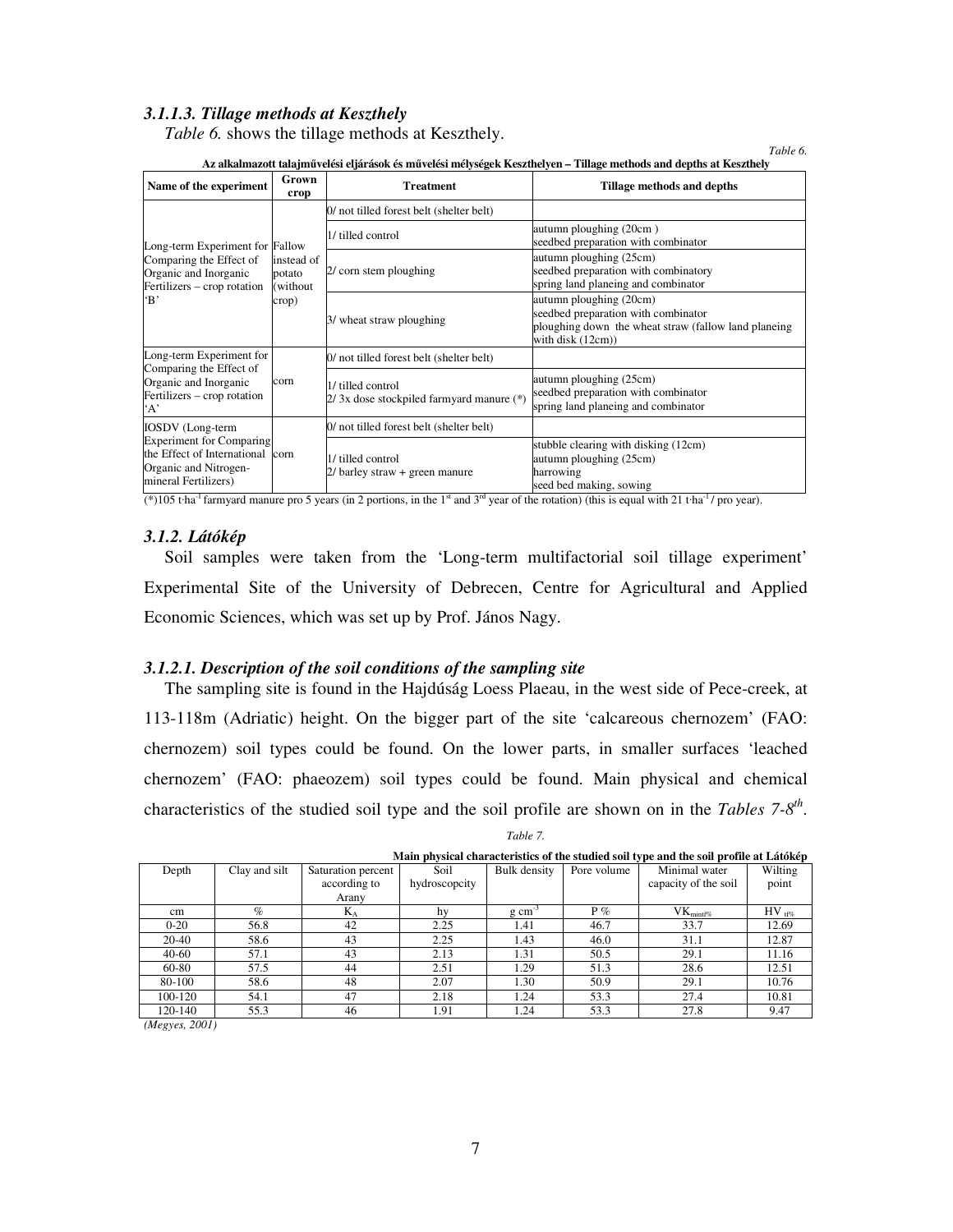| Depth     |        | pH  | CaCO <sub>3</sub> | humus                    | Total N                  |          | AL-soluble |  |  |     |
|-----------|--------|-----|-------------------|--------------------------|--------------------------|----------|------------|--|--|-----|
| cm        | $H_2O$ | KC1 | $\%$              | $\%$                     | $\%$                     | $P_2O_5$ | $K_2O$     |  |  |     |
|           |        |     |                   |                          |                          |          |            |  |  | ppm |
| $0 - 20$  | 7.3    | 5.6 |                   | 2.72                     | 0.150                    | 133.4    | 240.0      |  |  |     |
| 20-40     | 7.2    | 5.4 |                   | 2.31                     | 0.120                    | 48.0     | 173.6      |  |  |     |
| $40 - 60$ | 7.2    | 5.8 |                   | 1.68                     | 0.100                    | 40.4     | 123.0      |  |  |     |
| 60-80     | 8.0    | 7.2 | 1.1               | 1.02                     | 0.086                    | 32.4     | 96.5       |  |  |     |
| 80-100    | 8.4    | 7.5 | 11.6              | 0.81                     | 0.083                    | 39.8     | 93.6       |  |  |     |
| 100-120   | 8.4    | 7.5 | 10.6              | $\overline{\phantom{a}}$ | $\overline{\phantom{0}}$ | 40.6     | 86.1       |  |  |     |
| 120-140   | 8.4    | 7.5 | 7.5               |                          | ٠                        | 31.6     | 78.0       |  |  |     |

**Main chemical characteristics of the studied soil type and the soil profile at Látókép** 

*Table 8.* 

*(Megyes, 2001)* 

## *3.1.2.2. Technical data of the experiment*

At Látókép, the main treatments were tillage methods (winter ploughing, spring ploughing and disking), sub-treatments were the application of the mineral fertilizer and irrigation. A block of tillage is sub-divided into an irrigated and a not irrigated part. In the long-term tillage experiment winter ploughing (to the depth of 27cm), spring ploughing (to the depth of 22cm) and disking (to the depth of 12cm) are studied. In our experiment,  $N_0P_0K_0$  means the treatment without mineral fertilizer, and  $N_{240}P_{180}K_{212}$  kg ha<sup>-1</sup> dose means the treatment with mineral fertilizer  $(9^{th}$  Table). On the experimental site winter wheat – corn crop rotation was applied, in our investigation the pre-crop was corn in monoculture. Soil samples were taken in May of 2006, before wheat ear-phase.

Soil samples were taken in accordance with the depth of the studied tillage treatment (called upper layer), and a 10cm thick layer were taken from the layer under the tillage depth (called lower layer).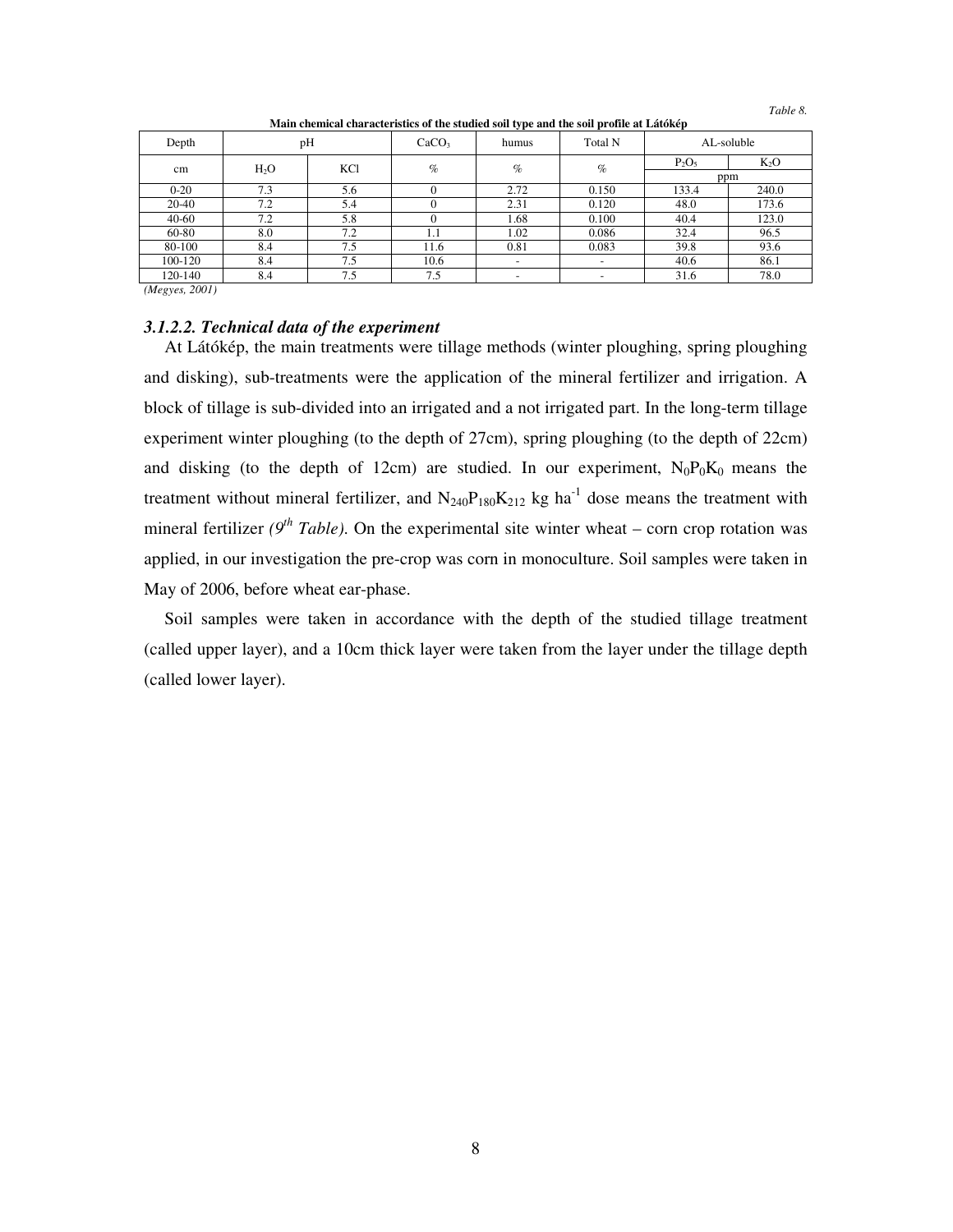*Table 9.* 

| Name of the<br>experiment   | Grown<br>crop   | <b>Tretment</b>                                                       | N              | $P_2O_5$     | K <sub>2</sub> O |
|-----------------------------|-----------------|-----------------------------------------------------------------------|----------------|--------------|------------------|
|                             |                 | 0/ untilled control (forest belt, shelter belt)                       | $\theta$       | $\theta$     | $\Omega$         |
|                             |                 | $1$ / winter ploughing – irrigated – without<br>mineral fertilization | $\overline{0}$ | $\Omega$     | $\Omega$         |
|                             |                 | 2/ winter ploughing - irrigated - with<br>mineral fertilizer          | 240            | 180          | 212              |
|                             |                 | $3/$ winter ploughing – not irrigated –<br>without mineral fertilizer | $\overline{0}$ | $\Omega$     | $\Omega$         |
|                             |                 | 4/ winter ploughing - not irrigated - with<br>mineral fertilizer      | 240            | 180          | 212              |
|                             |                 |                                                                       |                |              |                  |
|                             | winter<br>wheat | 0/ untilled control (forest belt, shelter belt)                       | $\overline{0}$ | $\mathbf{0}$ | $\mathbf{0}$     |
| Long-term                   |                 | $5/$ spring ploughing – irrigated – without<br>mineral fertilizer     | $\Omega$       | $\Omega$     | $\Omega$         |
| multifactor<br>soil tillage |                 | $6/$ spring ploughing – irrigated – with<br>mineral fertilizer        | 240            | 180          | 212              |
| experiment                  |                 | $7/$ spring ploughing – not irrigated –<br>without mineral fertilizer | $\overline{0}$ | $\mathbf{0}$ | $\Omega$         |
|                             |                 | $8/$ spring ploughing – not irrigated – with<br>mineral fertilizer    | 240            | 180          | 212              |
|                             |                 |                                                                       |                |              |                  |
|                             |                 | 0/ untilled control (forest belt, shelter belt)                       | $\overline{0}$ | $\theta$     | $\Omega$         |
|                             |                 | $9/$ disking – irrigated – without mineral<br>fertilizer              | $\Omega$       | $\Omega$     | $\Omega$         |
|                             |                 | 10/ disking – irrigated – with mineral<br>fertilizer                  | 240            | 180          | 212              |
|                             |                 | 11/ disking – not irrigated – without mineral<br>fertilizer           | $\overline{0}$ | $\theta$     | $\Omega$         |
|                             |                 | 12/ disking – not irrigated – with mineral<br>fertilizer              | 240            | 180          | 212              |

*(Nagy, 1996)* 

# *3.1.2.4. Tillage methods at Látókép*

*Table 10<sup>th</sup>* shows the tillage methods used at Keszthely.

*Table 10.* 

| 1<br>Tillage methods at Látókép |                                       |                  |                          |             |  |  |  |
|---------------------------------|---------------------------------------|------------------|--------------------------|-------------|--|--|--|
| Year                            | Tillage method                        | Winter ploughing | Spring ploughing         | Disking     |  |  |  |
|                                 | stem chopping                         | 2005.10.26.      | 2005.10.26.              | 2005.10.26. |  |  |  |
|                                 | mineral fertilizer $(N_{120,240}PK)$  | 2005.10.27.      | 2005.10.27.              | 2005.10.27. |  |  |  |
|                                 | disking $(2x, 12 \text{ cm})$         | 2005.10.28.      | 2005.10.28.              | 2005.10.28. |  |  |  |
|                                 | winter ploughing $(25-27 \text{ cm})$ | 2005.11.18.      |                          |             |  |  |  |
|                                 | land planeing                         |                  | $\overline{\phantom{0}}$ |             |  |  |  |
|                                 | disking $(12 \text{ cm})$             |                  |                          | 2006.05.04. |  |  |  |
| 2005/06                         | spring ploughing $(22 \text{ cm})$    |                  | 2006.04.26.              |             |  |  |  |
|                                 | seed bed making                       | 2006.05.04.      | 2006.05.04.              | 2006.05.04. |  |  |  |
|                                 | sowing                                | 2006.05.05.      | 2006.05.05.              | 2006.05.05. |  |  |  |
|                                 | crop protection                       | 2006.05.09.      | 2006.05.09.              | 2006.05.09. |  |  |  |
|                                 | harvesting                            | 2006.10.11.      | 2006.10.11.              | 2006.10.11. |  |  |  |

 *(Vad et al. 2009)* 

## **3.2. Method**

Soil samples were investigated and experimental data were calculated in the Institute for Soil Sciences and Agricultural Chemistry, Centre for Agricultural Research of the Hungarian Academy of Sciences.

The investigations were carried out in three ways:

1.) Firstly, changes in quality of agronomical soil structure as affected by the different tillage and crop care methods were studied in laboratory conditions by wet sieving (i.e. particle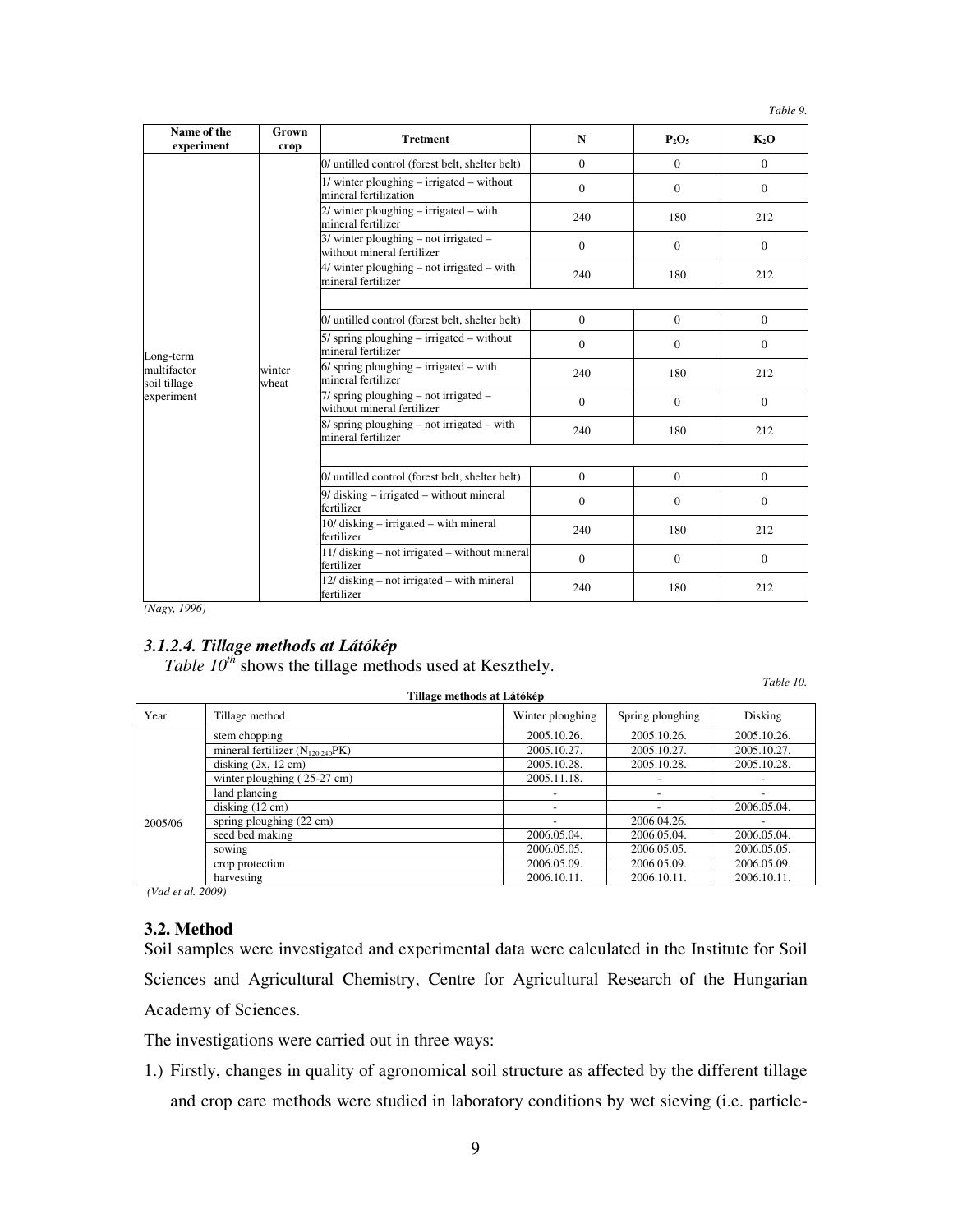size fractionation) *(Tyulin (1928) in Di Gléria et al., 1957),* which technique is used to measure the different particle-sized aggregate fractions of soils. The obtained four different particle-size fractions were used to calculate three different indices, which assess soil agronomical structure:

- 1.) the *Mean Weight Diameter (MWD)* proposed by *van Bavel (1953, in Kemper et al., 1986)*
- 2.) the *Normalized Stability Index (NSI (Six))* proposed by *Six et al. (2000c),*
- 3.) the new *Normalized Stability Index (NSI (Huisz))* proposed by *Huisz (2009)*.
- 2.) Secondly, changes in the amount of three different organic matter fractions as affected by the different organic matter additions, soil tillage and crop care methods were studied in laboratory conditions by density fractionation proposed by *Six et al., 1998.* The obtained different organic matter fractions were used to calculate an index *(Organic Matter Index, OMI*), which assesses the distribution of the soil organic matter pool.
- 3.) Our third aim was to describe the relation between the changes of the soil structure and soil organic matter amount. For this aim *correlation coefficient* was calculated between one of the soil structure characterizing index (the *Normalized Stability Index (NSI Huisz)*  proposed by *Huisz (2009)*) and two soil organic matter fraction values.

The studied soil samples were taken in accordance to the different sampling sites, tillage and crop care methods. Soil samples were taken from three or four plots per treatment, from four-four points per plot; firstly from the tilled layer, secondly from the layer lower than the tilled layer.

Samples from the same plot, from the same sampling depth were homogenized in situ. After delivering to the laboratory, and air-drying, soil samples were analyzed in 3-3 parallel analysis (replicates) per plot (therefore 9 or 12 investigations were done per treatment): with two pre-treatments *(Slaking and Capillary wetting)* in the case of the soil structure experiments, and with one pre-treatment *(Capillary wetting)* in the case of the soil organic matter experiments *(Table 11., Figure 1.)*. Results were accepted when the replicate showed less than 5% difference compared to the average of the other two replicate; or the replicate showed less than 5% weight loss.

*Table 11.* 

| Sample pre-treatment methods |                                                  |                                               |  |  |  |  |
|------------------------------|--------------------------------------------------|-----------------------------------------------|--|--|--|--|
|                              | Investigation of soil structure (wet sieving $-$ | Investigation of soil organic matter (density |  |  |  |  |
|                              | particle size fractionation)                     | fractionation)                                |  |  |  |  |
| Capillary wetting            |                                                  |                                               |  |  |  |  |
| Slaking                      |                                                  |                                               |  |  |  |  |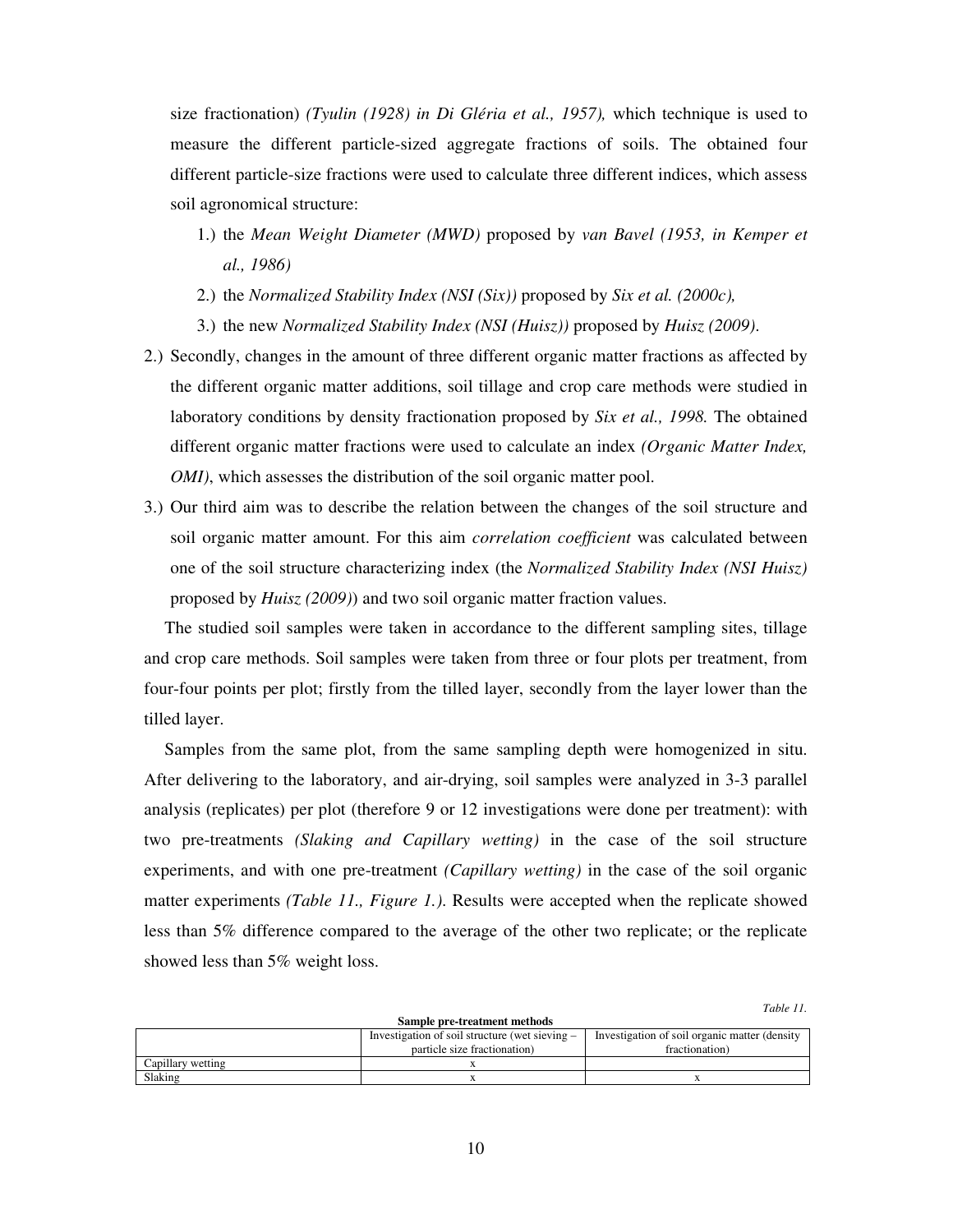*Figure 1.* 



#### *3.2.1. Wet sieving according to the particle size*

The more aggregate-destructing effect was modeled by the (1) *Slaking pre-wetting pretreatment*: air-dry soil samples were poured onto the surface of a sieve which was former emerged into a bowl filled with water till the surface of the sieve, and after that soil samples were left for soaking for 5minutes. This slaking pre-wetting pre-treatment method cause the disintegration of the soil aggregates, because the escape of the air entrapped in the aggregates blows up the aggregates, before the wet sieving. Therefore the aggregate falls apart into smaller aggregates, crumbs of aggregates and loosening organic and inorganic soil particles.

The less aggregate-destructing effect was modeled by the (2) *Capillary pre-wetting pretreatment*: soil samples were wetted till they reached field water-holding capacity: air-dry soil samples were wetted through filter-paper and nylon filter. Capillary pre-wetting before the wet sieving permits removing the air encapsulated into the aggregates without the destruction of the aggregates, therefore the aggregate stays intact.

After the two different wetting pre-treatment methods soil sub-samples were wet sieved with a Retsch AS 200 BASIC typed wet sieving machine in constant water flow. The machine was set up to 70 stroke per minute. The sieving was done for 2 minutes, with 2mm, 250 $\mu$ m and 53µm sieves. Therefore four different particle sized fractions resulted: (1.) >2000µm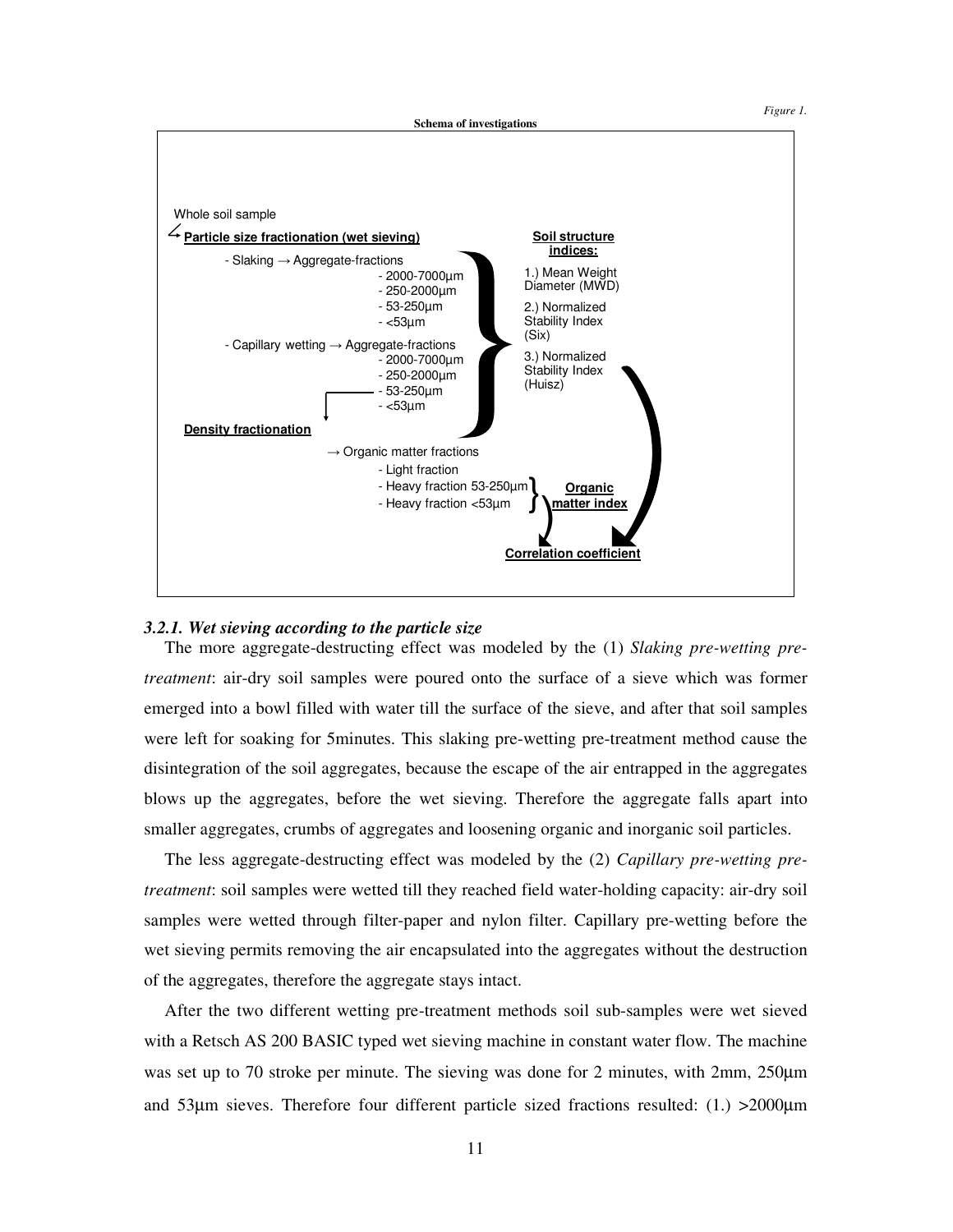large macro-,  $(2.)$  250-2000 $\mu$ m small macro-,  $(3.)$  53-250 $\mu$ m microaggregate, and  $(4.)$  <53 $\mu$ m silt and clay fractions.

After settling, fractions were dried and weighted. After these, 5grams of both pre-treated 1., 2. and 3. fractions were shaked with 15 ml  $5gL^{-1}$  sodium-hexameta-phosphate solution for 18 hours, after the liquid phase was sieved again with the same sieve that was used to separate the aggregate fraction. Therefore 3-2-1 sand fractions resulted. Sand fractions were dried at 105<sup>o</sup>C and weighted *(Figure 2.)*. The method mentioned before is called *'sand correction'*.



## *3.3.2.2. Density fractionation of the organic matter*

53-250µm size, free (not associated to mineral particles) organic matter forms, which could be inside or outside of the microaggregates *(Ligth and 53-250*µ*m Heavy fractions)* were separated from the <53µm organic matter which are inside the microaggregates, and adhered to mineral particles *(<53*µ*m Heavy fraction)* according to their differing density with the method proposed by *Six et al.* (1998), with 1.88  $g/cm<sup>3</sup>$  Sodium Polytungstate (Na6(H2W12O40)H2O), SPT) solution *(Figure 3.)*. After separation organic matter fractions were dried and measured.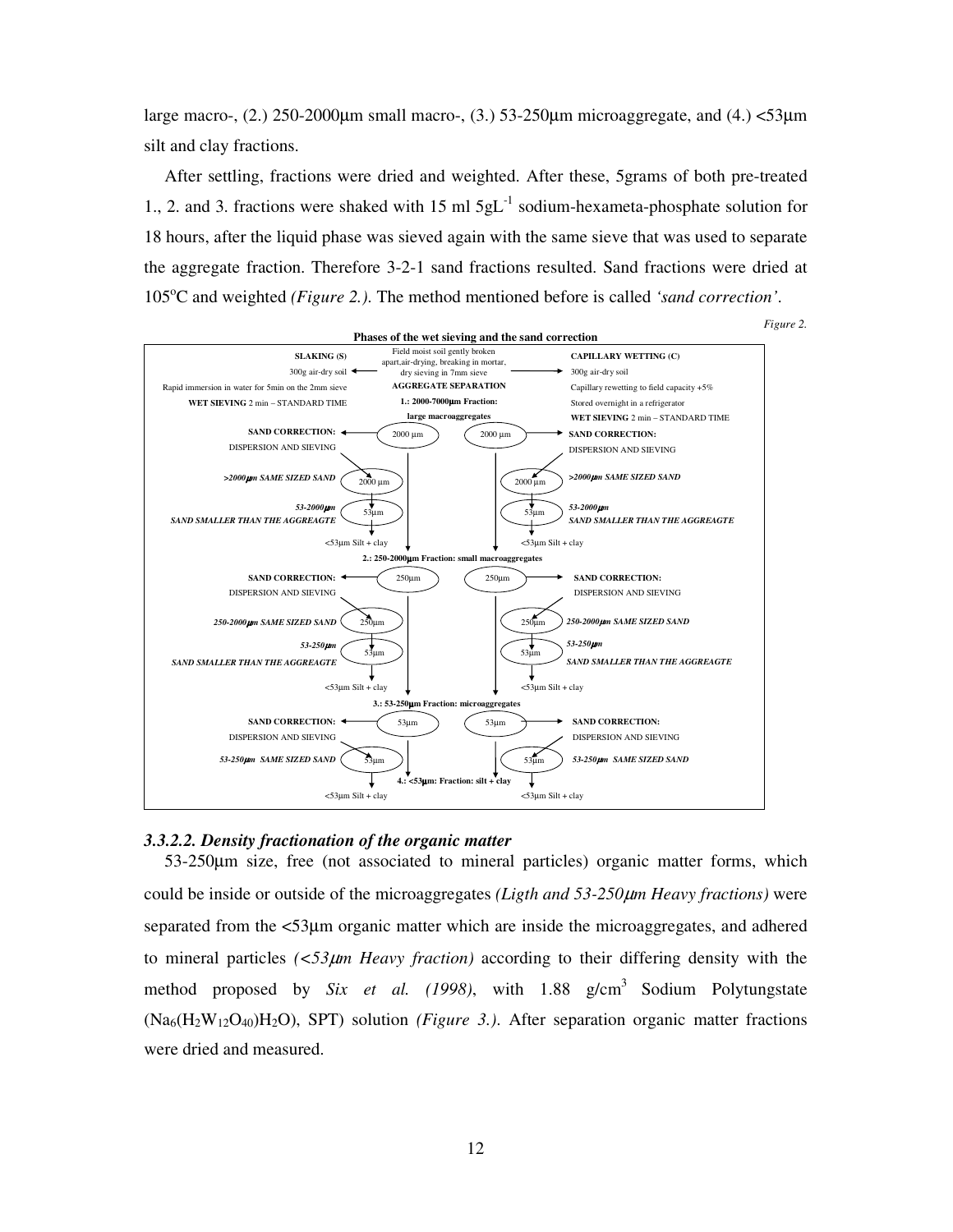*Figure 3.* 



### *3.3.3. Calculation of indices*

*3.3.3.1. Calculation of soil structure indices* 

## *3.3.3.1.1. Calculation of the new Normalized Stability Index (NSI (Huisz)) proposed by Huisz (2009)*

The new *Normalized Stability Index (NSI (Huisz))* proposed by *Huisz (2009)* is the modified version of the Normalized Stability Index (NSI (Six)) proposed by *Six et al. (2000c).*

**1.) The Disruption level of a size class upon slaking** 



where:

 $\text{DLS}_i$  = disruption level for each size class I (I= {i1, i2, i3, i4})

 $P_{i0}$  = total sample weight in size class I in the Capillary rewetted pre-treatment

 $P_i$  = total sample weight in size class I in the Slaked pre-treatment

 $S_{i0}$  = weight of aggregate-sized sand in size class I in the Capillary rewetted pre-treatment

 $S_i$  = weight of aggregate-sized sand in size class I in the Slaked pre-treatment

 $P_{i0} - S_{i0}$  = sample weight corrected by aggregate-sized sand in size class I in the Capillary rewetted pretreatment (= same-size sand corrected weight of size class I in the Capillary rewetted pre-treatment)

 $P_i - S_i$  = sample weight corrected by aggregate-sized sand in size class I in the Slaked rewetted pre-treatment (= same-size sand corrected weight of size class I in the Slaked rewetted pre-treatment)

All above was expressed in gram fraction / gram soil. Indices of soil particle size classes: soil fractions were resulted in this order during wet sieving.

For the weight correction the amount of the aggregate and aggregate-sized sand fractions, 'Tap water factor' was used for calculating.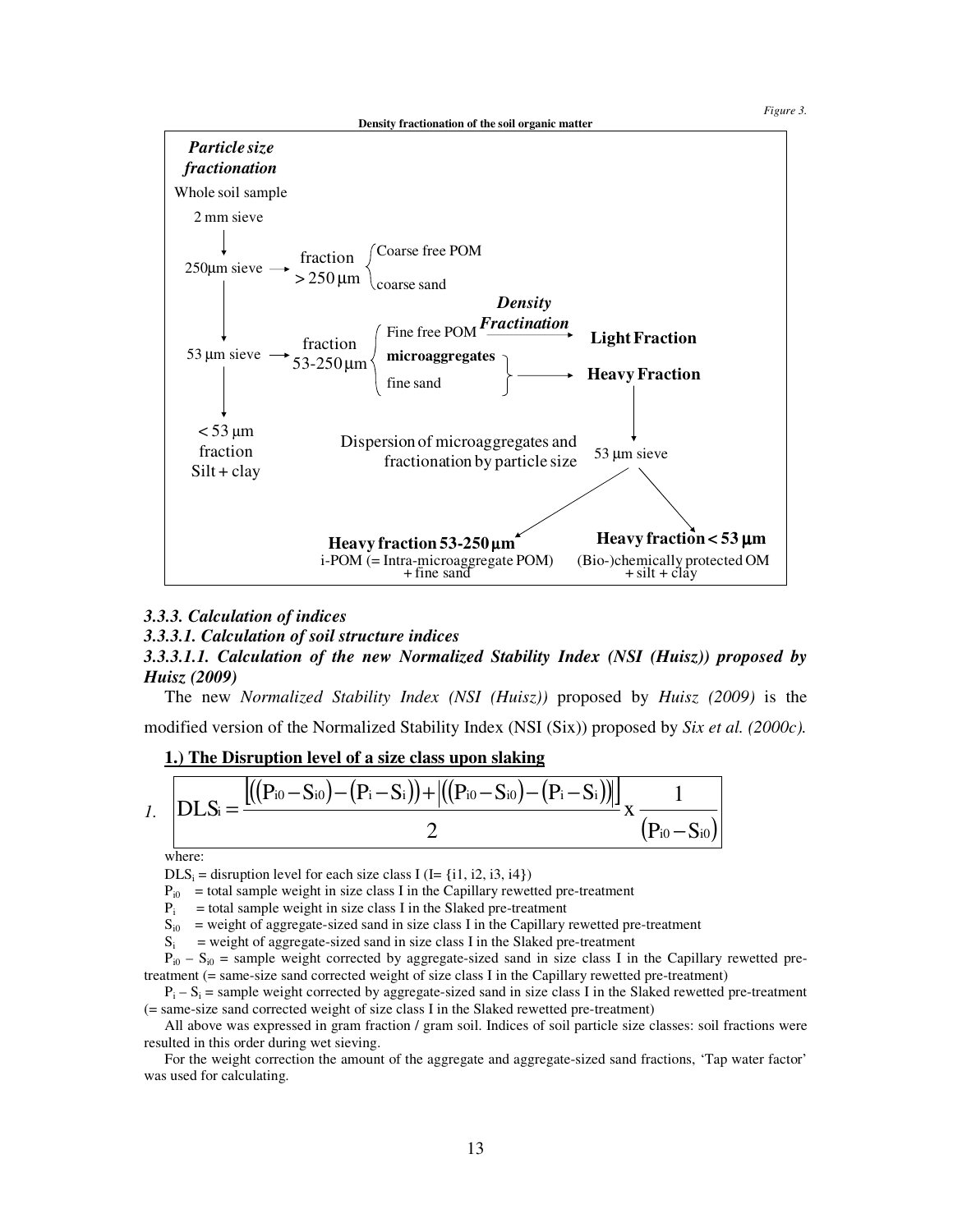*Remark 1.* 
$$
f_{tw} = \frac{F_{\text{Itw measured}}}{F_{\text{TDW measured}}}
$$

Where

*ftw* – tap water factor

Frtw measured – fraction amount in the case of wet sieving done with tap water Fr<sub>DW measured</sub> – fraction amount in the case of wet sieving done with distilled water

# *Remark 2.*  $\boxed{\text{F}$   $\text{F}$   $\text{F}$   $\text{F}$   $\text{F}$   $\text{F}$   $\text{F}$   $\text{F}$   $\text{F}$   $\text{F}$   $\text{F}$   $\text{F}$   $\text{F}$   $\text{F}$   $\text{F}$   $\text{F}$   $\text{F}$   $\text{F}$   $\text{F}$   $\text{F}$   $\text{F}$   $\text{F}$   $\text{F}$   $\text{F}$   $\text{F}$   $\text{F}$

Where

 $Fr<sub>DW</sub>$  – fraction amount in the case of wet sieving done with distilled water (calculated) Fr<sub>tw measured</sub> – measured fraction amount in the case of wet sieving done with tap water

*ftw* – 'tap water factor'

Indices of soil particle size classes: soil fractions were resulted in this order during wet sieving.  $i = 1 = 1$ . fraction = >2000 µm large macroaggregate fraction

 $i = 2 = 2$ . fraction = 250-2000  $\mu$ m small macroaggregate fraction

 $i = 3 = 3$ . fraction = 53-250  $\mu$ m microaggregate fraction

 $i = 4 = 4$ . fraction = <53  $\mu$ m silt and clay fraction

### **2.) The whole soil disruption level**

2. 
$$
DL = \frac{1}{n} \sum_{i}^{n} [(n+1) - i] \times DLS_{i}
$$

where:

DL = disruption level of the whole soil

 $n$  = number of aggregate size classes

 $\text{DLS}_i$  = disruption level for each size class I (I= {i1, i2, i3, i4})

 $i = 1$  in here 4. fraction = <53  $\mu$ m silt and clay fraction

 $i = 2$  in here 3. fraction = 53-250 µm microaggregate fraction

 $i = 3$  in here 2. fraction = 250-2000 µm small macroaggregate fraction

 $i = 4$  in here 1. fraction = >2000 µm large macroaggregate fraction

3. 
$$
DL_{Huisz} = \frac{((1 \times DLS_{1.fr.}) + (1 \times DLS_{2.fr.}) + (1 \times DLS_{3.fr.}) + (1 \times DLS_{4.fr.})}{4}
$$

### **3.) The maximum disruption level**

4. 
$$
DLS_{i max} = \frac{[(P_{i0} - P_p) + (P_{i0} - P_p)]}{2 (P_{i0} - S_{i0})}
$$

Where:

 $DLS_{i \text{ (max)}}$  = the maximum disruption

 $P_{i0}$  = total sample weight in size class I in the Capillary pre-treatment

 $P_p$  = primary sand particle content with the same size as the aggregate size class after complete disruption of the whole soil = total = summarized sand content (= all sand fraction which is  $>53\mu$ m = which has the diameter from 53µm till the aggregate-size) of all the 3 aggregate classes after dispersion with SHMP for each pretreatment

5. 
$$
DL_{(max)} = \frac{1}{N} \sum_{i=1, 2, 3}^{N} [(n+1) - i] DLS_{i \text{ (max)}}
$$

In parallel with the calculation of the values of DL:

$$
\text{6.}\quad\text{DL}_{\text{max (Huisz)}}\text{=}\frac{((1\times\text{DL}S_{\text{max 1.fr.}})+(1\times\text{DL}S_{\text{max 2.fr.}})+(1\times\text{DL}S_{\text{max3.fr.}})+(1\times\text{DL}S_{\text{max4.fr.}})}{4}
$$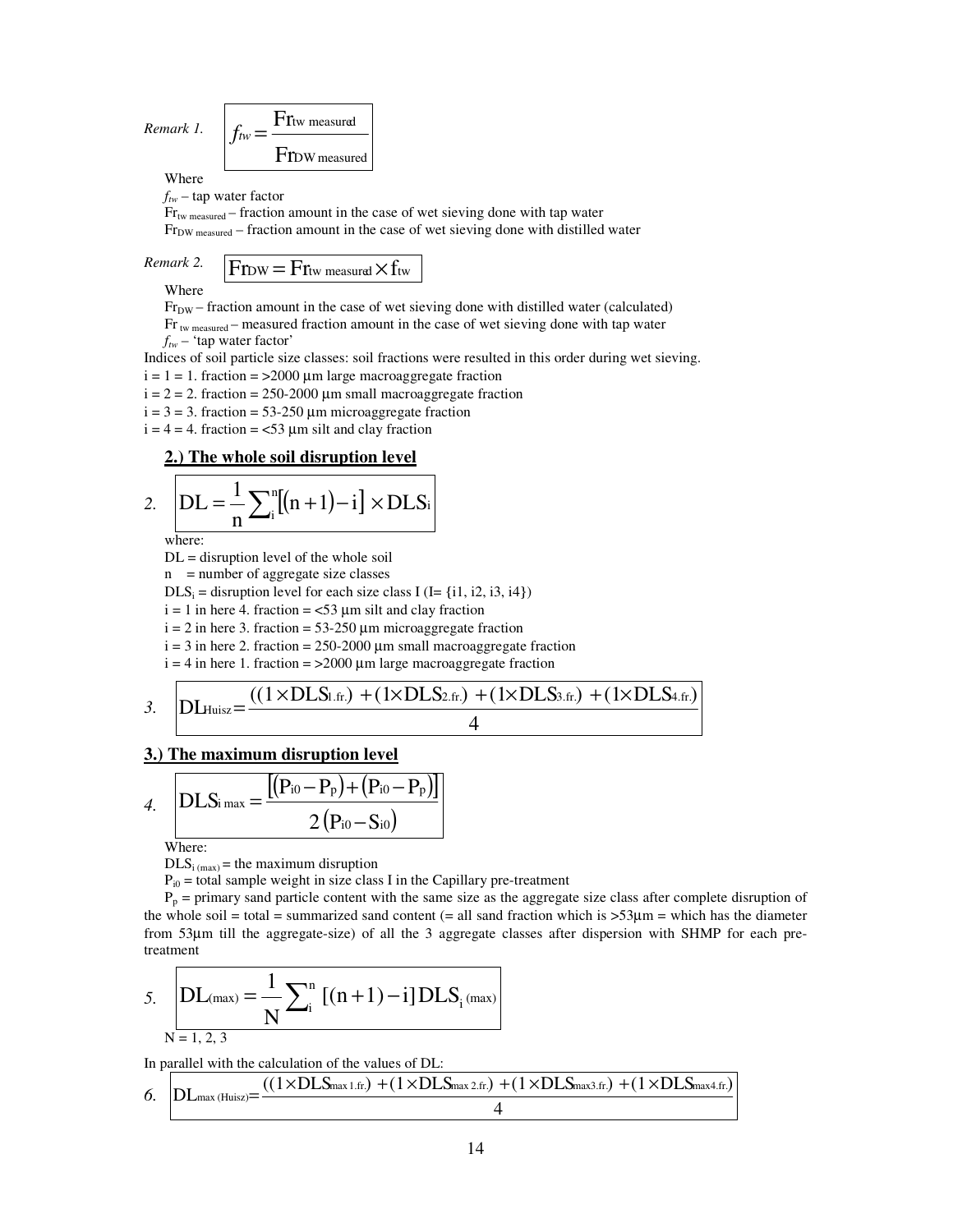#### **4.) The Normalized Stability Index**

$$
7. \quad \left| \text{NSI} = 1 - \left( \frac{\text{DL}}{\text{DL}_{\text{max}}} \right) \right|
$$

#### *3.2.3.2. Calculation of the Mean Weight Diameter (MWD) proposed by van Bavel (1953)*

$$
I. \quad MWD = \frac{\sum_{i}^{n} X_{i} \times S_{int}}{W}
$$

Where

MWD = Mean Weight Diameter (in mm)

 $X_i$  = same-size sand corrected weight of size class I on the different sieves (separated to Slaking and Capillary wetting pre-treatments)

 $S_{\text{int}}$  = average mesh size of the two (transferring and uptaking) sieves

 $W = same-size$  sand corrected weight of whole soil sample

#### *3.2.3.3. Calculation of the Organic Matter Index (OMI) proposed by Huisz*

The *Organic Matter Index (OMI),* which was proposed in this way firstly in our work, is calculated from the ratio of the amounts of the free and total (free plus mineral particleassociated) organic matter fractions found inside of the microaggregates (the 53-250µm fine organic matter i.e. the 53-250µm Heavy fraction – the amount of which could be modified by tillage methods and organic manure application; and the <53µm mineral associated organic matter fraction – the amount of which could not be modified by tillage methods and organic manure application) in the following way:

$$
I. \quad \text{OMI} = \frac{53-250\mu\text{m Heavy fraction}}{(53-250\mu\text{m Heavy fraction} + < 53\mu\text{m Heavy fraction})}
$$

#### **3.3. Evaluation of the results**

Data were evaluated by the statistical program IBM SPSS Statistics 19 *(Huzsvai 2004- 2010, Ketskeméty et al. 2005).* Changes in the soil structure and organic matter amounts as affected by the studied tillage and crop care methods were detected by:

- 1.) firstly the measured dry matter amounts of the four different particle-sized aggregatefrations,
- 2.) secondly the calculated values of the three different soil structure characterizing indices *(NSI (Six), NSI (Huisz), MWD)* originating from the measured dry matter amounts of the four different particle-sized aggregate-frations,
- 3.) thirdly the measured dry matter amounts of the three different organic matter fractions,
- 4.) fourthly the calculated values of the *Organic Matter Index (OMI)* originating from the measured dry matter amounts of the two different organic matter fractions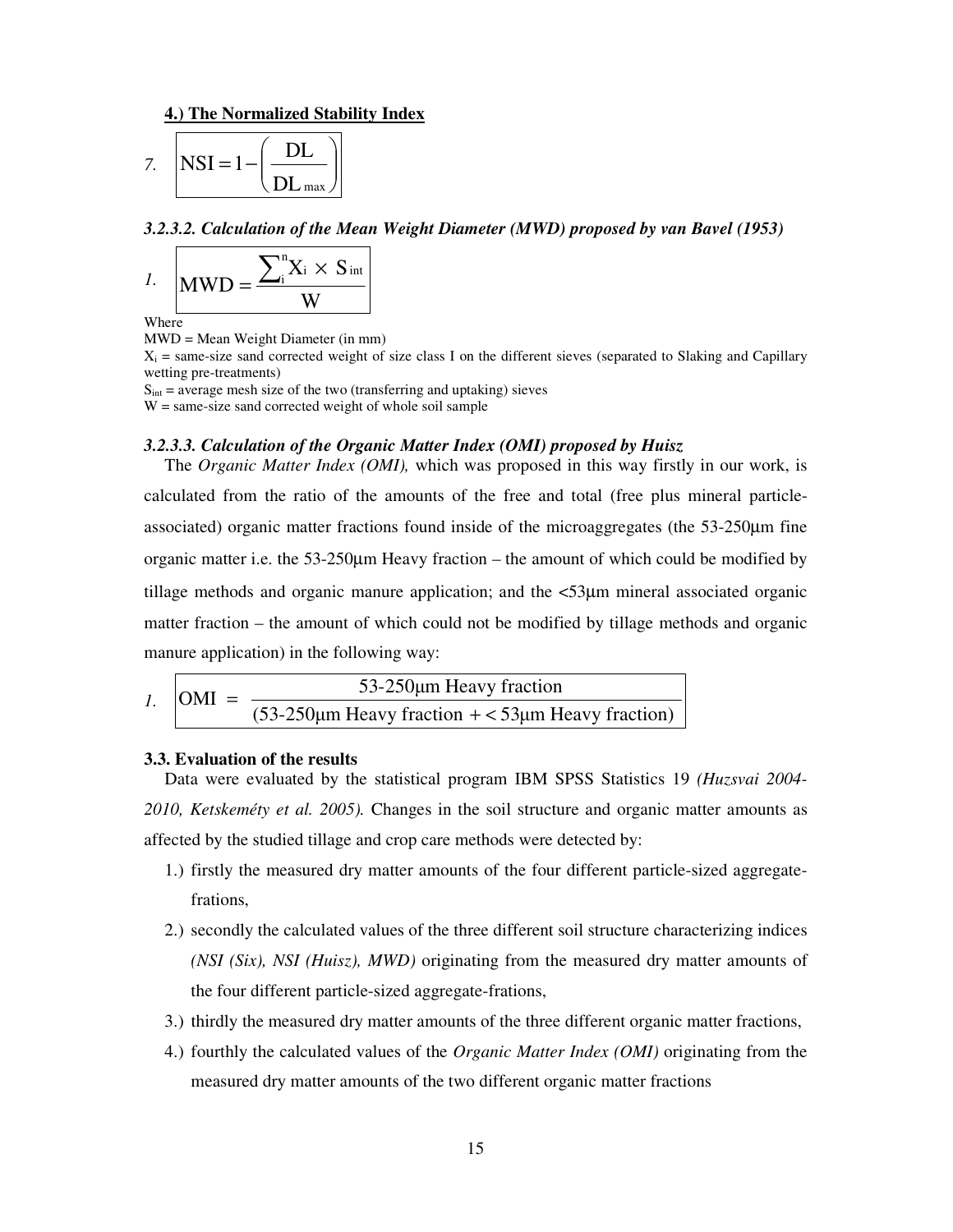(after Test of Normality) were compared by ANOVA (One-way analysis of variance). (Excluding of the outlier values were decided by the Dixon's Q-test.)

Correlations between the changes of the soil structure and soil organic matter content were studied by (after Test of Normality) calculating *correlation coefficient* between the soil structure characterizing index *(Normalized Stability Index* proposed by *Huisz (NSI Huisz))* and the dry matter amounts of the two organic matter fractions.

#### **4. Results and discussion**

In our experiments the effects of different tillage (ploughing, disking) and crop care (application of organic and inorganic fertilizers, irrigation) methods were studied on the agronomical structure and organic matter content of soil on soil samples originating from two different sampling sites: Látókép (chernozem soil, texture: clay loam) and Keszthely (Ramann-type brown forest soil, texture: sandy loam).

In the first part of the Keszthely experiments, the effects of addition of  $(1)$  decomposed  $(3x)$ (increased dosage) stockpile **farmyard manure)** and (2) fresh **(barley straw and green manure)** organic matter on the agronomical structure and organic matter content of soil were studied on sandy loam soil. As we have reported, the water-resistability of the  $\geq 2000 \mu m$  *large* and the *250-2000*µ*m small macroaggregate fraction,* which are the most valuable for crop production, has increased not only by the fresh **Barley straw and green manure** application, but with the addition of the **Stockpiled farmyard manure**, therefore both organic matters have ameliorated the structure of soil *(Figure 2-3.)*.



**Significant difference:** Changes in dry mass of fractions at the level of the standard deviation at P>0.05 on the effect of the investigated treatments compared to the untilled control (forest belt, shelter belt) are indicated by 'a', compared to the tilled control are indicated by 'b'.

Our conclusions were proved by the values of the *Normalized Stability Index (NSI Huisz)* and *Mean Weight Diameter (MWD)*. Because of the different decomposing characteristics of the two organic matter, **Barley straw and green manure** addition has increased the amount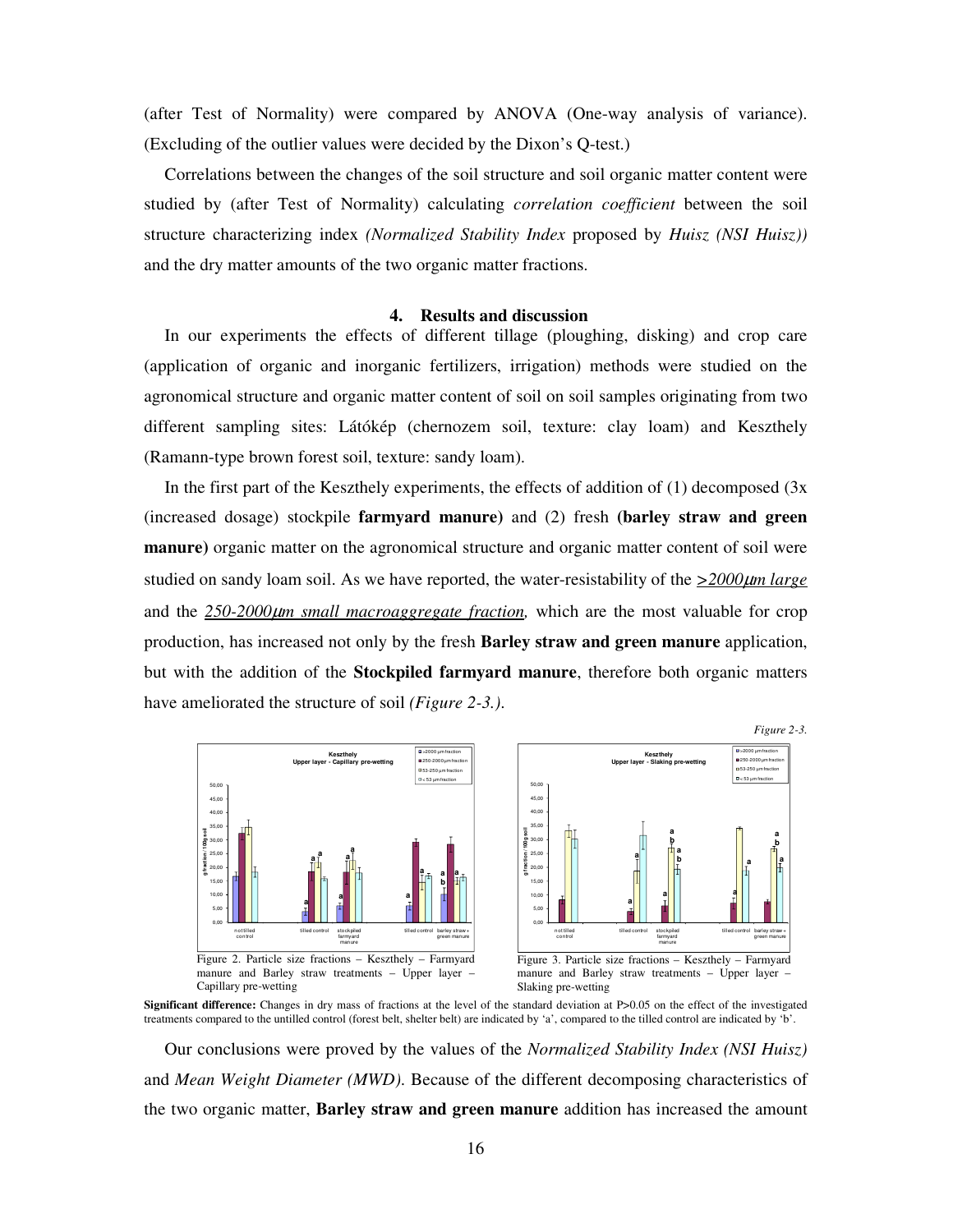the free organic matter fraction which is outside of the microaggregates *(Light fraction)*, while due to the effect of the **Stockpile farmyard manure** the amount of the mineral-associated organic matter inside the microaggregate  $(\leq 53 \mu m$  *Heavy fraction*) has increased, and therefore ameliorated the structure of soil.

Because of the different distribution of the organic matters, the *correlation coefficient* calculated between the *53-250*µ*m Heavy fraction* and the *Normalized Stability Index (NSI (Huisz))* showed close correlation only in the case of the **Barley straw and organic matter**  treatment, and therefore proved, that in contrast with the results showed by *Christensen (1986),* in our experiment, the **Barley straw** addition has increased the amount of the free organic matter inside the microaggregate (*53-250*µ*m Heavy fraction*) and therefore ameliorated the structure of soil.

Furthermore our results led us to that conclusion, that in the case of the Keszthely sandy loam soil, because of the lack of the enough amount of the *<53*µ*m silt and clay fraction,* which is needed to the effective improvement of soil structure, nor the fresh, nor the already decomposed organic matters could increase the amount of the <53µm mineral-associated organic matter *(<53*µ*m Heavy fraction)* pool.

In the second part of the Keszthely experiments, the effect of two differently decomposing fresh organic matter: corn stem and wheat straw on the agronomic structure and organic matter content of soil were compared in **Corn stem** and **Wheat straw** combinations. As we observed, the effects of the two differently decomposing organic matter were modified by the different aeration conditions of the two studied sampling soil layer. In the *upper (0-20cm) sampling layer*, the water-resistance of the soil aggregates was ameliorated in the **Corn stem > Wheat straw** order. The improvement of the soil structure was proved by the order of the values of the *Normalized Stability Index (NSI Huisz)*, and the *Mean Weight Diameter (MWD)*. Tillage has decreased the amount of soil organic matter, but the **Corn stem** treatment has increased the amount of the free organic matter inside the microaggregate *(53-250*µ*m Heavy fraction).* By calculating the *correlation coefficient* between the amount of the free organic matter inside the microaggregate *(53-250*µ*m Heavy fraction)* and the *Normalized Stability Index (NSI Huisz)* close correlation was found, which proves that the accumulation of the free organic matter inside the microaggregate caused by the organic matter addition by tillage is in relationship with improvement of soil structure *(Figure 4-5.)*.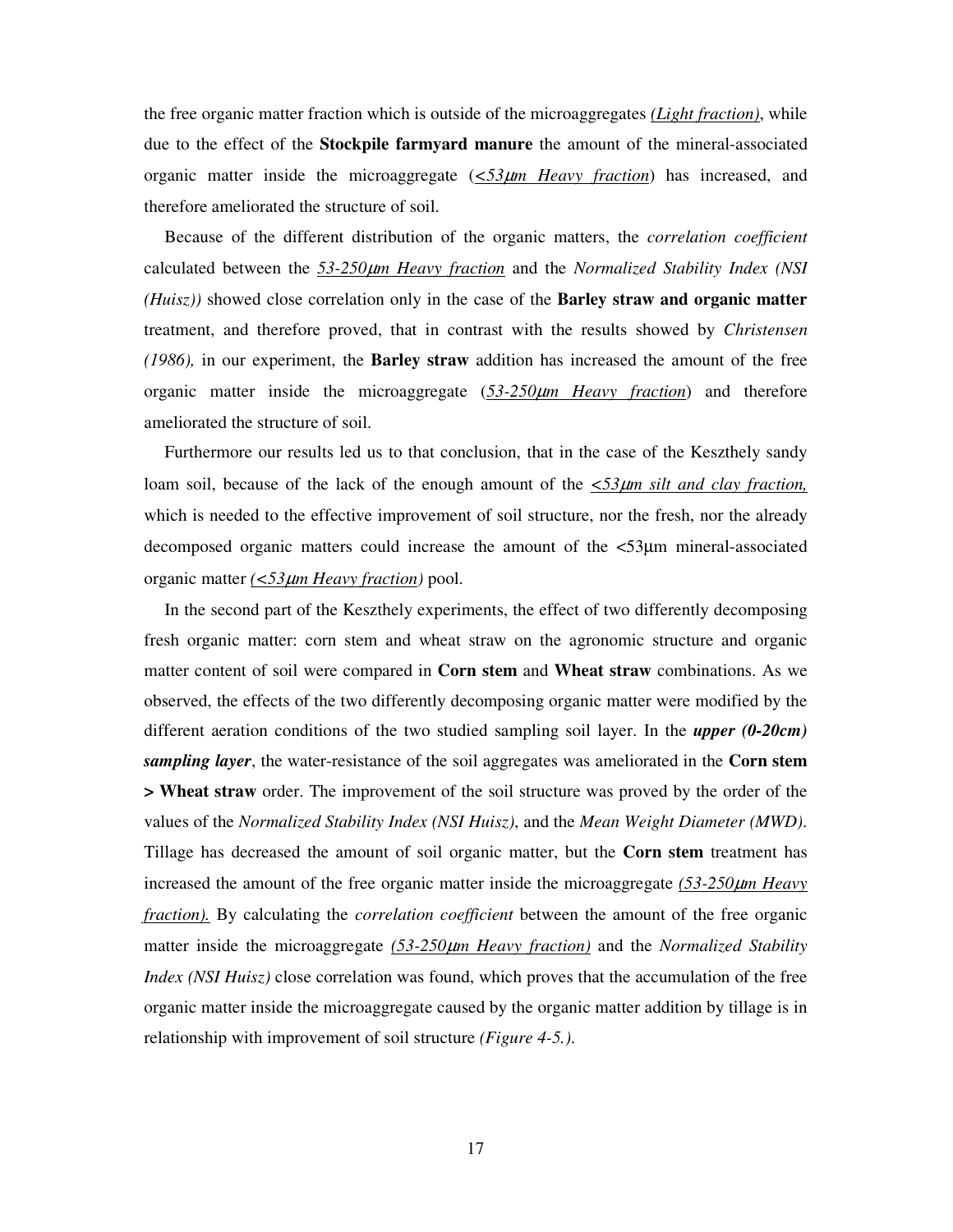*Figure 4-5*.



**Significant difference:** Changes in dry mass of fractions at the level of the standard deviation at P>0.05 on the effect of the investigated treatments compared to the untilled control (forest belt, shelter belt) are indicated by 'a', compared to the tilled control are indicated by 'b'.

Compared to the soil samples originating from the **not tilled control treatment (forest belt (shelter belt))**, every tillage method has decreased the amount of the *larger particlesized aggregate fractions*, and increased the amount of the *smaller particle-sized aggregate* and *<53*µ*m silt and clay fractions*, therefore caused the deterioration of the agronomical structure of soil, which effect could not be compensated by the addition of the studied organic matters. These conclusions were proved by the values of the *Normalized Stability Index (NSI Huisz)* and *Mean Weight Diameter (MWD)*.

The largest amount of free and mineral-associated organic matter forms has found in the **not tilled, control (forest belt (shelter belt)) treatment.** Therefore the former assumption, that tillage methods cause the decomposition of the soil organic matter, and this effect could be ameliorated slightly, but could not be compensated fully, was proved. Similar results were reported by *Hoffmann et al. (2006)*, and these results were proved by the values of the **Organic Matter Index (OMI)**, too.

For the Látókép experiments the effect of tillage methods **(winter ploughing and spring ploughing, disking),** crop care **(mineral fertilization and irrigation)** of different intensity on the agronomical structure and organic matter content of soil were studied on clay loam soil.

The soil structure disintergrating effect exerted by tillage methods of different intensity (i.e. that ploughing disintegrates soil structure to a higher extent, and disking disintegrates soil structure to a lower extent) was proved by the amounts of the  $\geq 2000 \mu m$  *larger macro- and 250-2000*µ*m small macroaggegates* (which are the most valuable for crop production), and the decreasing of the values of the *Mean Weight Diameter (MWD)* in the **Disking > Spring ploughing >Winter ploughing** order.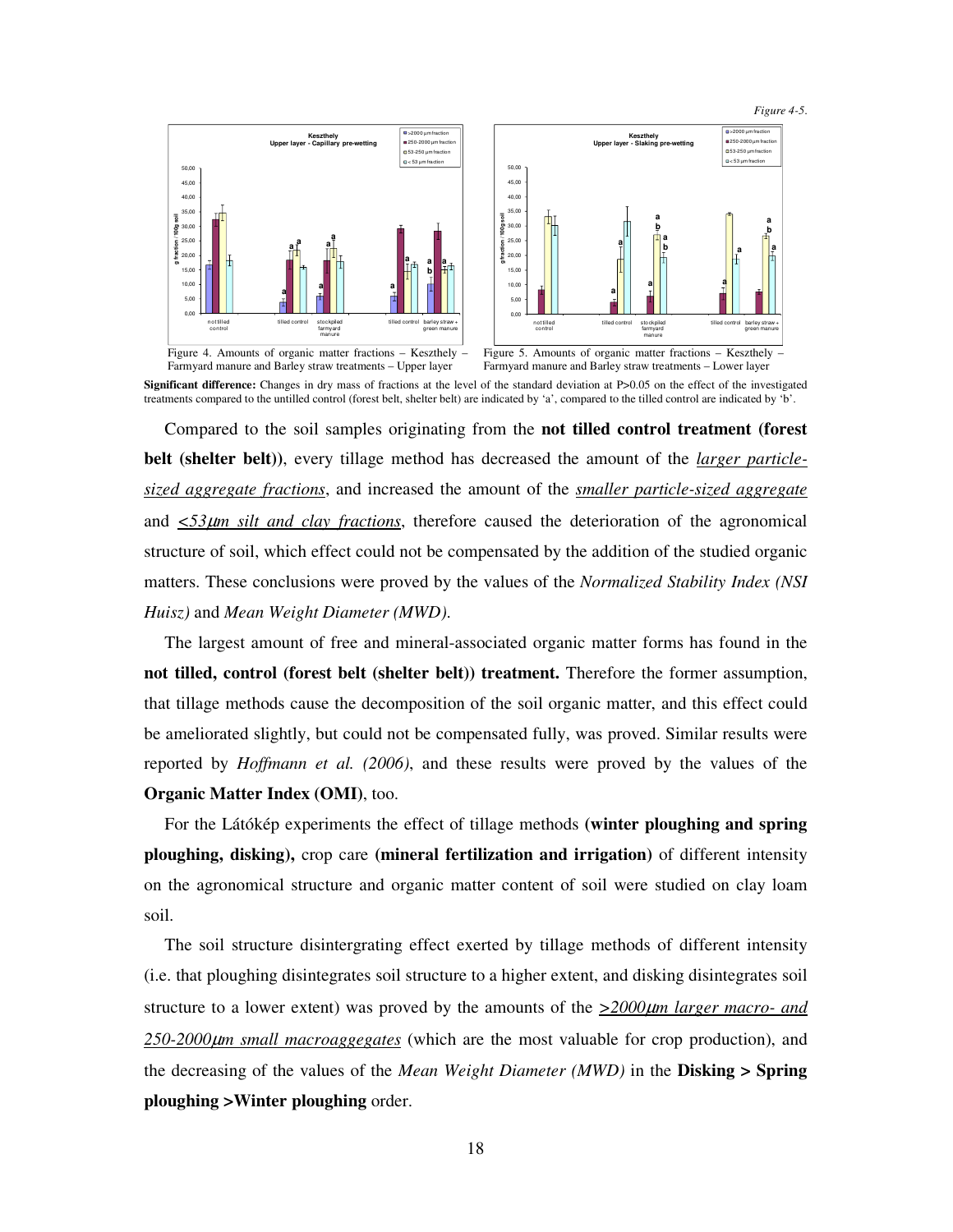The values of the *Normalized Stability Index (NSI Huisz)* could detect not only the different intensity of tillage methods, but also the effect of the extreme precipitation conditions before the spring ploughing *(Balogh, 2009)* and the soil structure disintegrating effect of the water logging, therefore decreased in the **Winter ploughing > Disking > Spring ploughing** order *(Figure 6-11.)*.

During the addition of the **Mineral fertilizer**, the accumulation of the NH<sub>4</sub><sup>+</sup> ion from the fertilizer caused the dispersion of the aggregate-gluing colloids, and therefore the decrease of the amounts of the *>2000*µ*m large, and the 250-2000*µ*m small macroaggregates,* therefore the disintegration of the soil structural elements in *both tilled (0-25cm and 25-35cm) layers* in the case of the **Winter ploughing,** furthermore in *the upper (0-20cm and 0-10cm) layer* in the case of the **Spring ploughing** and **Disking**. These conclusions were proved by the values of the *Mean Weight Diameter (MWD)* in every treatment, but by the values of the *Normalized Stability Index (NSI Huisz)* only in the **Winter ploughing** treatment.

The *Normalized Stability Index (NSI Huisz)* values of the *lower sampling layer (20-30cm in the case of Spring ploughing, 10-20cm in the case of Disking treatment)* in the **Irrigated**  and **Mineral fertilizer added** in the case of **Spring ploughing** and **Disking,** which overcomes the **not tilled, control (forest belt (shelter belt)) treatment**, shows the increasing amount and the transport to the lower layers and after the accumulation of the  $\frac{53-250\mu m}{2}$ *microaggregate* and <53µ*m silt and clay fraction*, and therefore the deteriorate of soil structure.

Compared to the **not tilled, control (forest belt (shelter belt))** treatment, the aggregatedisintegrating and therefore soil structure deteriorating effect of conventional tillage methods **(plouhing, disking)** were proved by the decreasing amount of the *larger particle sized aggregate fractions*, and the increasing amount of the *<53*µ*m silt and clay fraction*.

Soil-surface structure deteriorating effect of the freezing-thawing, water logging events were proved by that the *Normalized Stability Index (NSI Huisz)* and the *Mean Weight Diameter (MWD)* values of *the lower layers (25-35cm in the case of the Winter ploughing, 20-30cm in the case of the Spring ploughing, 10-20cm in the case of the Disking treatment)* have overcome the *NSI (Huisz)* and *MWD* values of the upper layers (0-*25cm in the case of the Winter ploughing, 0-20cm in the case of the Spring ploughing, 0-10cm in the case of the Disking treatment*).

When the effect of different tillage (Winter ploughing, Spring ploughing and Disking) and crop care (Mineral fertiliztation, Irrigation) on the amount of organic matter in- and outside of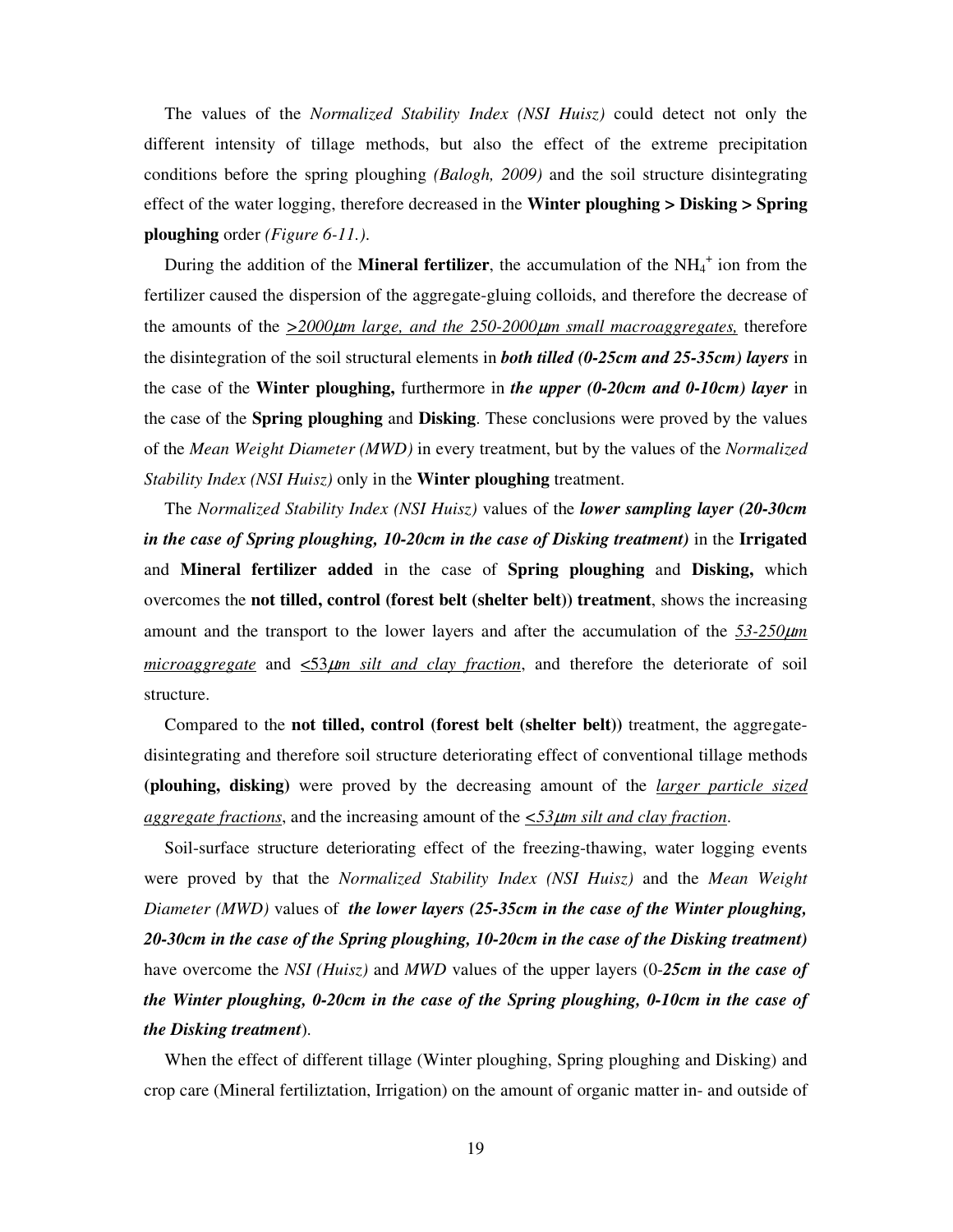the microaggregates were examined, we found that the amounts of the mentioned organic matter fractions were modified by the different aeration conditions of the studied tillage methods, soil sampling layers, and the time passed since the tillage.

Therefore the amount of the free organic matter *(Light and 53-250*µ*m Heavy) fractions* has increased in the **Winter ploughing < Spring ploughing < Disking**, the amount of the mineral-associated organic matter forms *(<53*µ*m Heavy fraction)* has increased in the **Disking < Spring ploughing < Winter ploughing** order.

Furthermore, the amount of the free organic matter forms *(Light and 53-250*µ*m Heavy fractions)* has increased by **Irrigation** in every case, and by **Mineral fertilizing** in that case, when it was applied with irrigation.

The amount of the mineral-associated organic matter forms *(<53*µ*m Heavy fraction)*, which are inside the microaggregates, has increased by Mineral fertilizing, with or without Irrigation. These conclusions were proved by the values of the *Organic Matter Index (OMI)*, too.

The lowest *Organic Matter Index (OMI)* values were found in the case of the **Not irrigated** and **Not mineral fertilized** treatments. This tendency was remarkable mainly in the *lower sampling layer (25-35cm in the case of the Winter ploughing, 20-30cm in the case of the Spring ploughing, 10-20cm in the case of the Disking treatment)*.

This result is in parallel with our former expectations, and prove that soil structure disintegrating and organic matter decreasing effects of tillage, which could not be compensated by the increased amount of crop biomass caused by Irrigation or Mineral fertilization.

When the effect of different tillage methods on the soil aggregate-stability and organic matter content were studied by the calculation of *correlation coefficient* between the values of the *Normalized Stability Index (NSI Huisz)* and the amount of mineral-associated organic matter fraction (which is inside of the microaggregates)  $(\leq 53 \mu m$  Heavy fraction), slightmoderate connection was found.

This result led us to the conclusion, that in the case of the Látókép clay loam soil, agronomical quality of soil structure is influenced not by the amount of organic matter, but by the amount of  $\leq 53\mu m$  silt and clay fraction, therefore the more intense deterioration of soil structure caused by conventional tillage leds to more intense decomposition and therefore the loss of soil organic matter, without the remarkable decrease of stability of soil structure, as it was reported by *Six et at. (2000),* too.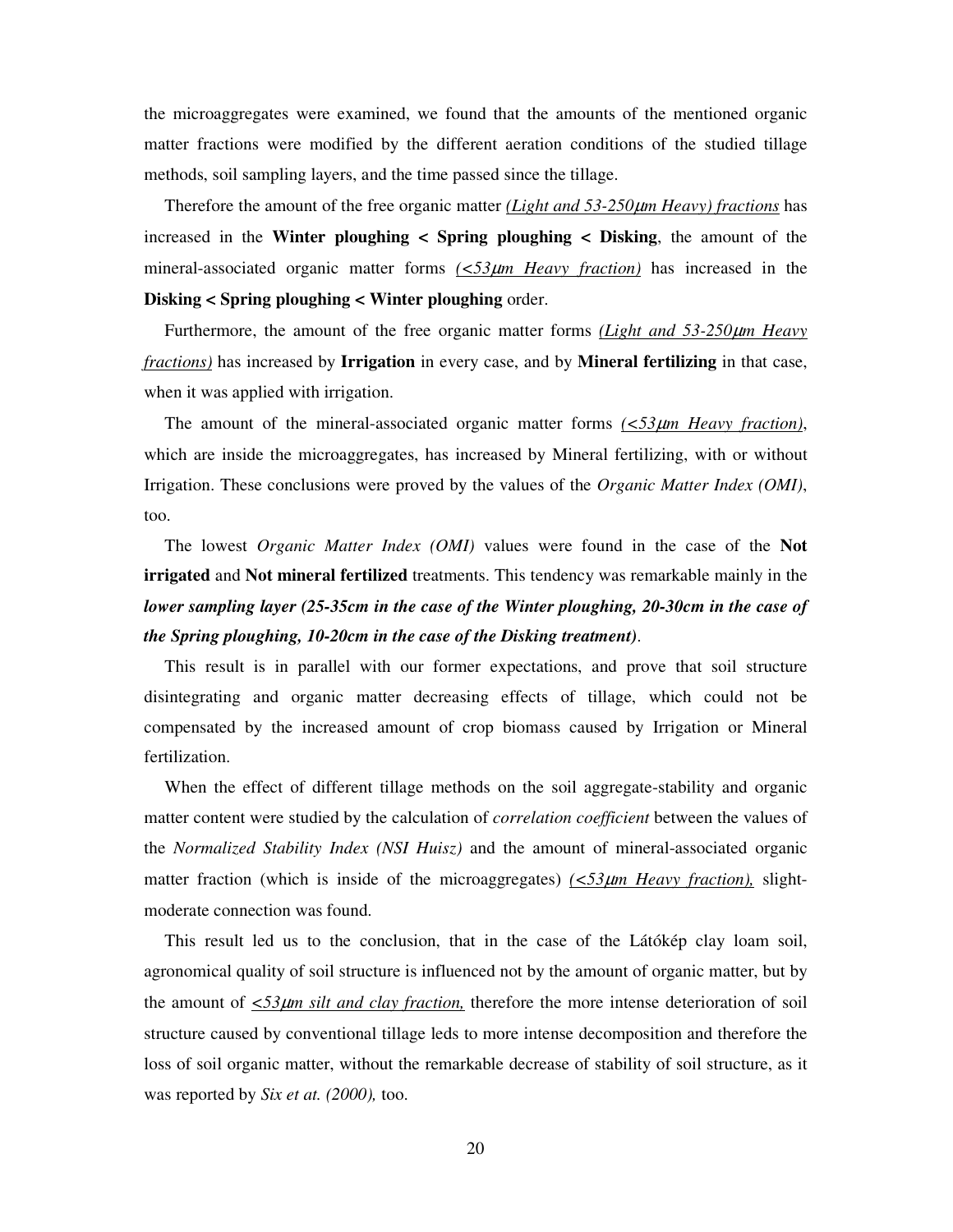

Fig. 6. Values of Normalized Stability Index (Huisz) – Látókép – Winter ploughing – Upper layer



– Winter ploughing – Lower layer







Látókép – Spring ploughing – Lower layer



Fig. 8. Values of Normalized Stability Index (Huisz) – Látókép – Disking – Upper layer



Fig.11. Values of Normalized Stability Index (Huisz) – Látókép – Disking – Lower layer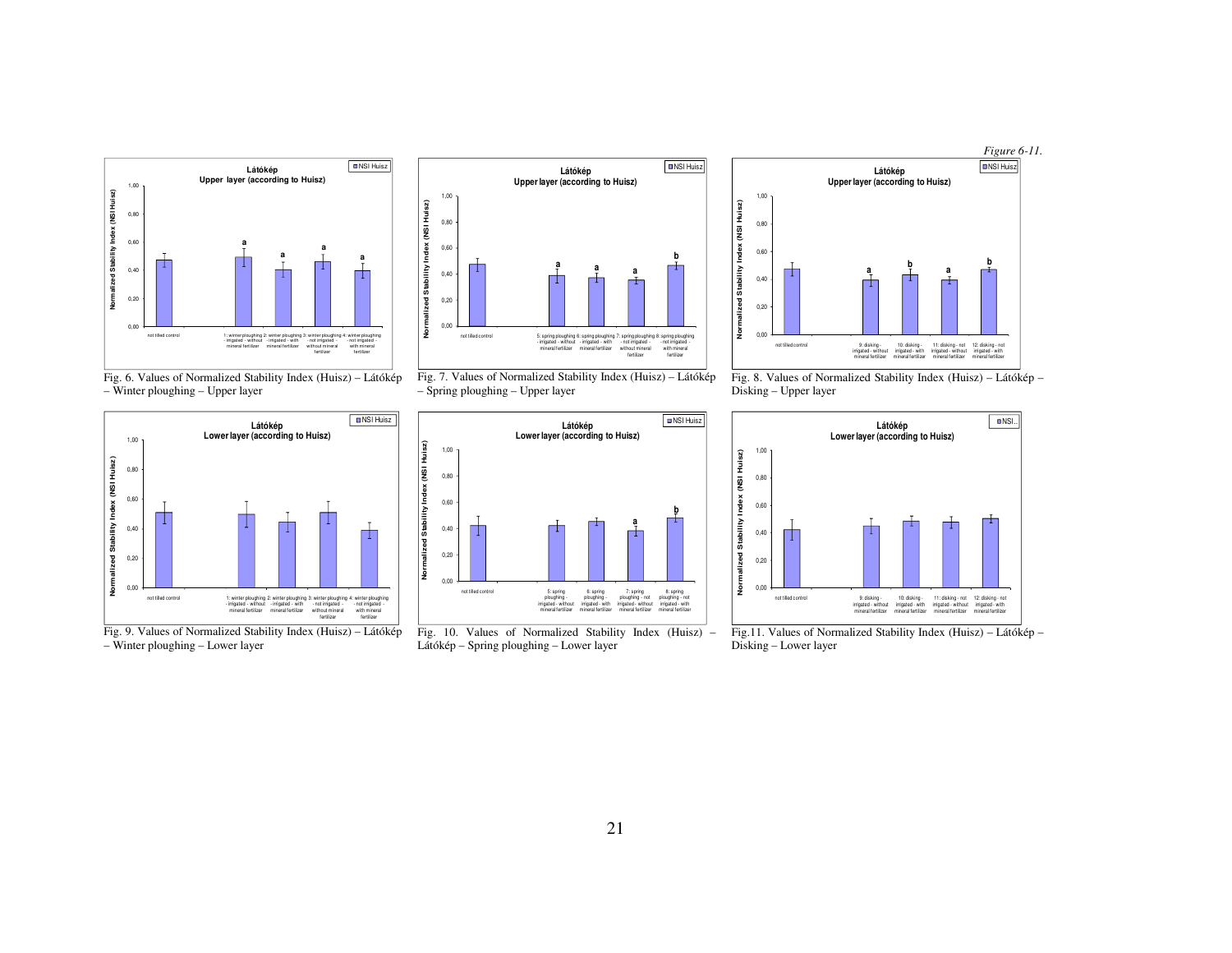### **5. New and novel scientific results**

During our studies, the following new and novel scientific results were obtained:

1.) During the Keszthely experiments, on sandy loam soil, due to the effect of the intensification of the microbial decomposition caused by the easily decomposable organic matters of **Farmyard manure** and **Wheat straw** addition, the decomposition and therefore the loss of the free organic matter forms (the *Light fraction* outside of the microaggregates, and the *53-250*µ*m Heavy fraction* inside the microaggregates) of the original soil samples was observed.

2.) In our work, a new *Normalized Stability Index (NSI Huisz)* was proposed, which is able to detect the changes of the soil structure caused by the studied tillage and crop care methods.

3.) In the Látókép experiments, on clay loam soil, in the case of the **Spring ploughing** and **Disking** treatments, in the case of the **Mineral fertilization** and **Not irrigated** treatmentcombinations, the transportation and accumulation of the *53-250*µ*m microaggregate* and *<53*µ*m silt and clay fraction* to the lower sampling layer was observed.

4.) The *Mean Weight Diameter (MWD)* values of the more aggregate-disrupting *Slaking pre-wetting pre-treatment,* which are not in connection with the different tillage **(ploughing and disking)** and crop care **(irrigation and mineral fertilization)** methods, but similar to the *MWD* values of the **not tilled control (forest belt, shelter belt)** treatment proves the independence from tillage methods and high structural stability of *53-250*µ*m microaggregates*.

5.) A new, organic matter pool characterizing index was proposed. The *Organic Matter Index (OMI)* calculated from the ratio of the free and total organic matter forms which are inside the microaggregates is more sensitive to the changes caused by the different tillage methods, furthermore these changes could be interpreted easilyer, than the dry matter amounts of different organic matter fractions.

6.) To investigate the connection between soil organic matter forms and soil aggregate stability index, *Correlation coefficient* was calculated between the amounts of the 53-250µm fine free organic matter  $(53-250\mu m$  *Heavy*) and mineral-associated organic matter  $\frac{\langle 53\mu m \rangle}{\langle 53\mu m \rangle}$ *Heavy) fraction* and the values of the *Normalized Stability Index (NSI Huisz).* Organic matter fractions for the calculation of the *correlation coefficient* were selected in connection with the effect on the organic matter fractions of the studied treatments and the different particle size distribution of the two different sampling sites.

7.) Between the aggregate-stability and organic matter content of soil, slight-moderate correlation was found in the Látókép experiments. The reason for these results were caused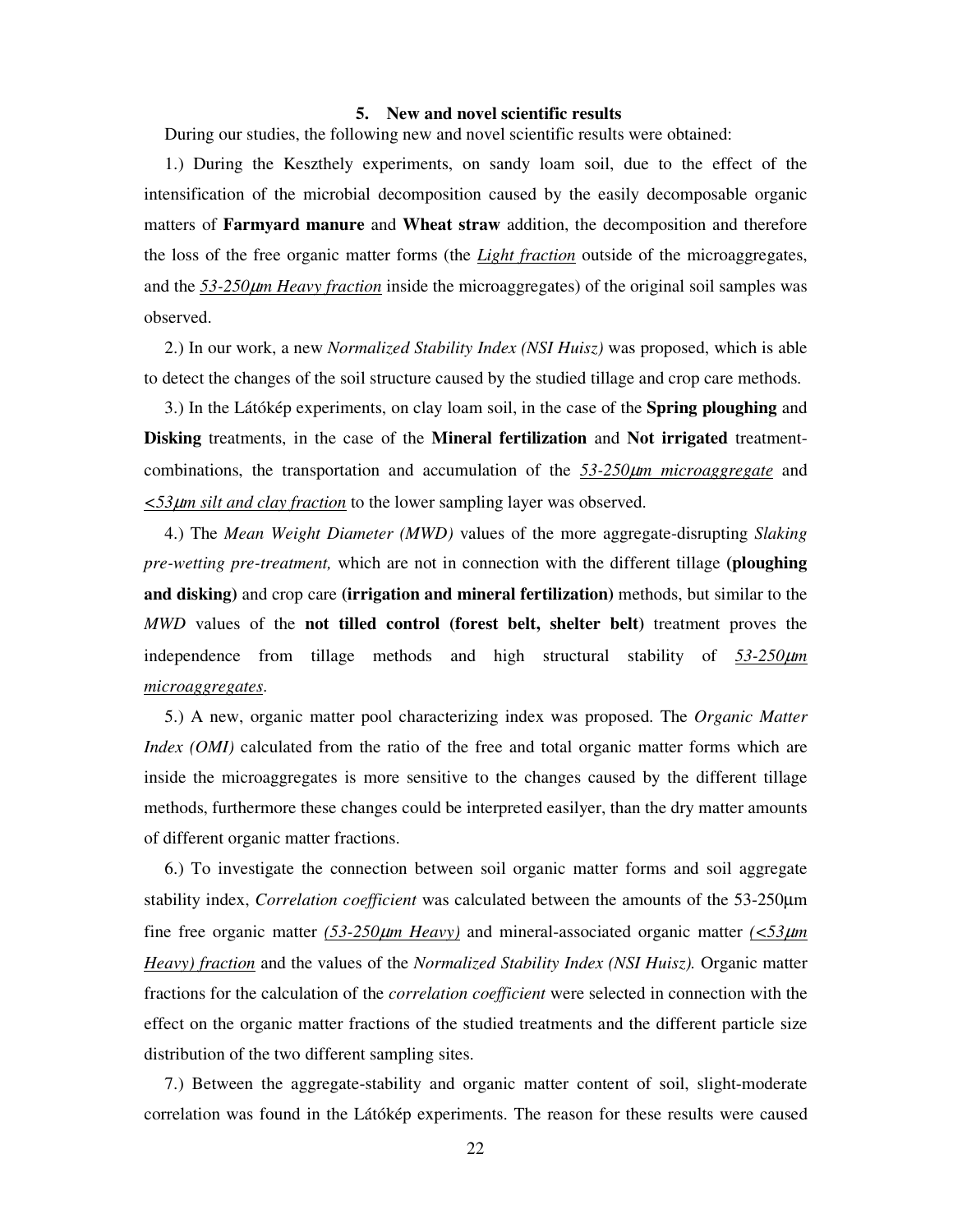because at the Látókép clay loam not the amount of organic matter, but the amount of the *<53*µ*m silt and clay fraction* modifies soil structural stability, as it was reported by *Six et at. (2000).* Therefore the more intense aggregate-disrupting conventional tillage causes more intense microbial decomposition and therefore the loss of soil organic matters, without decreasing soil structural stability.

#### **6. Scientific results applicable in practice**

1.) To ameliorate soil agronomical structure and to increase organic matter content of sandy loam soil similar to the one of Keszthely, the addition of fresh (crop residues of different crops (**barley straw and corn stem**)) organic matters is more effective, than the addition of already decomposed (**stockpiled farmyard manure**) organic matters. Furthermore, it is not worthwile increase the amount of fresh organic matters over the optimal dosage.

2.) Adding to easily decomposable organic matters, like **stockpiled farmyard manure** and **wheat straw** causes the loss of the original 53-250µm free organic matter forms *(Light and 53-250*µ*m Heavy fractions)* of soil, which causes the deterioration of soil structure mainly on the sandy loam soils, like Keszthely site.

3.) The effects of different tillage methods (**Spring ploughing, Winter ploughing, Disking**) on the agronomic soil structure is affected by the moisture conditions of soil at the tillage, which is modified by the precipitation and temperature of the studied year. Therefore the former assumption that tillage needed to be done in the optimal soil moisture conditions was proved.

4.) In connection with the above mentioned statements, precipitation, temperature and soil moisture regime modify the agronomic soil structure to high extent – as well as tillage, therefore tillage weather conditions might be considered.

5.) Aggregate-stability and agronomic soil structure and the ratio of the different organic matter fractions are not in direct relationship in every soil type: if structure of soil is determined not by the organic matter amount, then amount of *<53*µ*m silt and clay fraction* determines it. Although conservation and improvement of soil organic matter pool is favourable in this cases, too.

23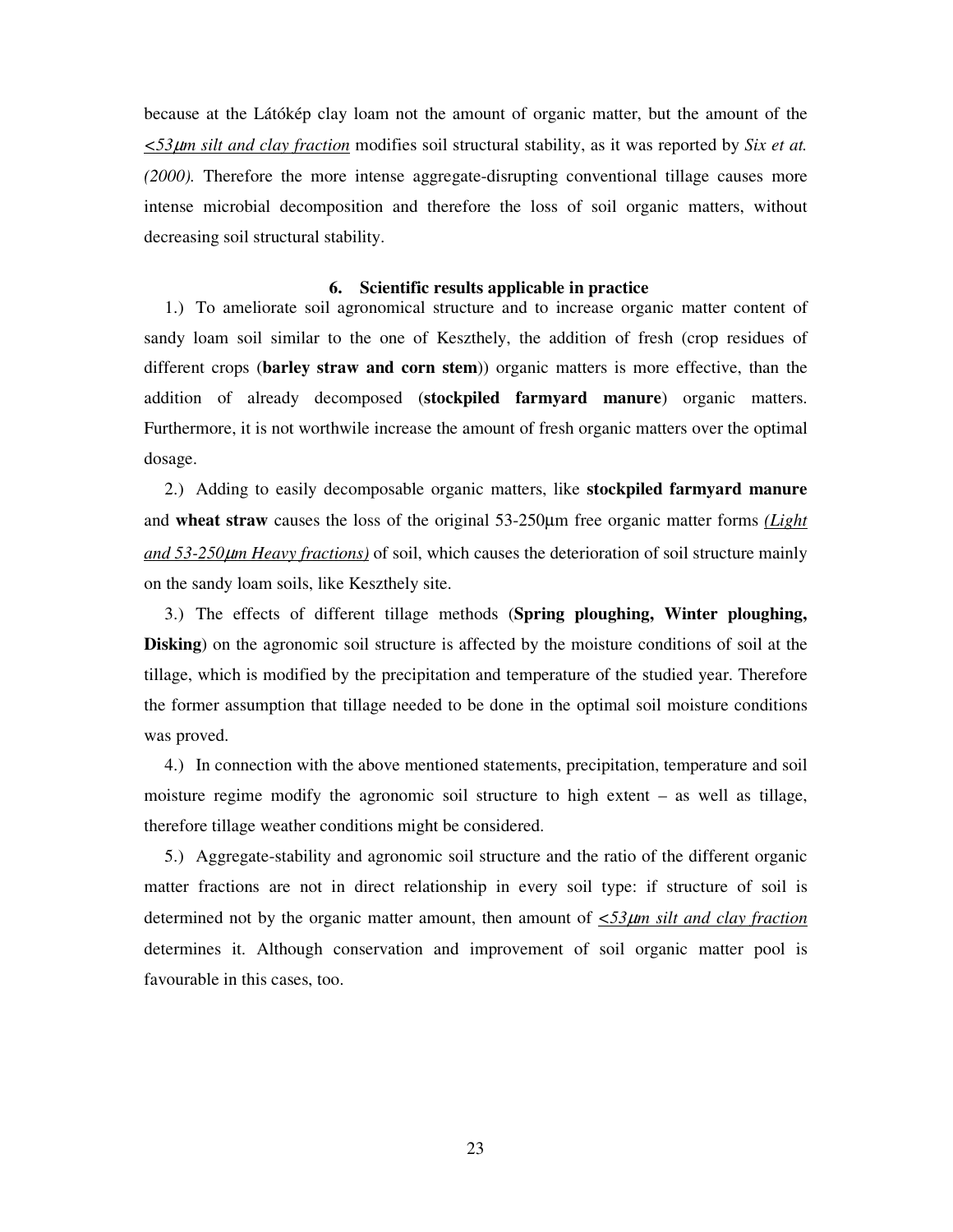## **7. List of publications regarging the subject of dissertation**

# **7.1. Scientific publications in subject of dissertation**

# **7.1.1. Scientific article in forein language, reviewed journals**

- 1.) *Huisz, A.–Tóth, T.–Németh, T.:* 2009. Water-stable aggregation in relation to the Normalized Stability Index. *Comm. in Soil Sci. and Crop Anal.* 40. 1: 800-814. ISSN 0010-3624 print / 1532-2416. online
- 2.) *Huisz, A.–Tóth, T.–Németh, T.:* 2011. Assessing of soil structural stability of two different soil types by the new Normalized Stability Index. *Comm. in Soil Sci. and Crop Anal.* ISSN 0010-3624. print / 1532-2416. online (reviewed)

## **7.1.2. Scientific article in forein language, Hungarian printed reviewed journals**

- 1.) *Huisz, A.–Sleutel, S.–Tóth, T.–Hofman, G.–De Neve, S.–Németh, T.:* 2006. Effect of cultivation systems on the distribution of soil organic matter in different fractions. *Cereal Res. Commun.* 34. 1: 207-210. ISSN 0133/3720.
- 2.) *Huisz, A.–Kismányoky, T.–Hoffmann, S.–Tóth, T.–Németh, T.:* 2007. Organic matterinduced changes in water-stable aggregation. *Cereal Res. Commun.* 35. 2: 497– 500. ISSN 0133/3720.
- 3.) *Huisz, A.–Megyes, A.–Tóth, T.–Németh, T.:* 2008. Interrelations of soil structure with cropping: effect of tillage on water-stability of soil aggregates. *Cereal Res. Commun.* 36. 1: 247-250. ISSN 0133/3720.
- 4.) *Huisz, A.–Tóth, T.–Németh, T.:* 2009. Normalized stability index and mean weight diameter in a combined nitrogen fertilization x irrigation experiment on Hungarian chernozem soil. *Cereal Res. Commun.* Suppl. 3. 443-446. ISSN 0133/3720.
- 5.) *Huisz, A.–Tóth, T.–Németh, T.:* 2010. Resilience of soil structure: maintaining and ameliorating soil structure by adding different kinds of organic matters. *Növényterm*. 59. Különszám. 2: 125-128. ISSN 0546-8191.

## **7.1.3. Scientific article in Hungarian language reviewed journals**

- 1.) *Huisz A.–Sleutel, S.–Tóth T.–Hofman, G.–De Neve, S.–Németh T.:* 2006. Talajművelési rendszerek hatása a szervesanyag eloszlásra a talaj különböző szemcseméretű frakcióiban három év tapasztalatai alapján. *Acta Agr. Debr.* Különszám. 22: 22-30. ISSN 1587-1282.
- 2.) *Huisz A.:* 2007. A talaj aggregátum-stabilitása az egységes aggregátum-stabilitási mutató tükrében. *Acta Agr. Debr.* Különszám. 26: 83-99. ISSN 1587-1282.
- 3.) *Huisz A.–Tóth T.–Németh T.:* 2008. Tarlómaradványok hatása a talaj aggregátumstabilitására. *Acta Agr. Debr.* Különszám. 30: 23-32. ISSN 1587-1282.
- 4.) *Huisz A.:* 2009. Talajaggregátumok stabilitásának vizsgálata: a homok-korrekció és jelentősége. *Acta Agr. Debr.* Különszám. 35: 29-47. ISSN 1587-1282.

## **7.1.4. Forein language conference brochures**

- 1.) *Sleutel, S.–Huisz, A.–Tóth, E.–Németh, T.–De Neve, S.–Hofman, G.:* 2005. Effect of cropland management on the distribution of organic carbon in different soil fractions: 1° Influence of the tillage operations in the Józsefmajor field experiment. Monitoring Space-Time Dynamics of soil chemical properties to improve soil management and environmental quality. (In: Cockx, L.–Van Meirvenne, M.–Tóth, T.–Hofman, G.–Németh, T. (ed.) Monitoring space-time dynamics of soil chemical properties to improve soil management and environmental quality. Proceedings of a workshop organized in the frame of the bilateral scientific and technological cooperation between Flanders and Hungary.) Ghent, Belgium. 95-106. ISBN 90-5989-097-3.
- 2.) *Németh, T.–Huisz, A.–Tóth, T.:* 2007. Effect of barley straw on the water-stability of soil aggregatis in a long term fertilization experiment. (In: De Neve, S.–Salomez, J.– Van Den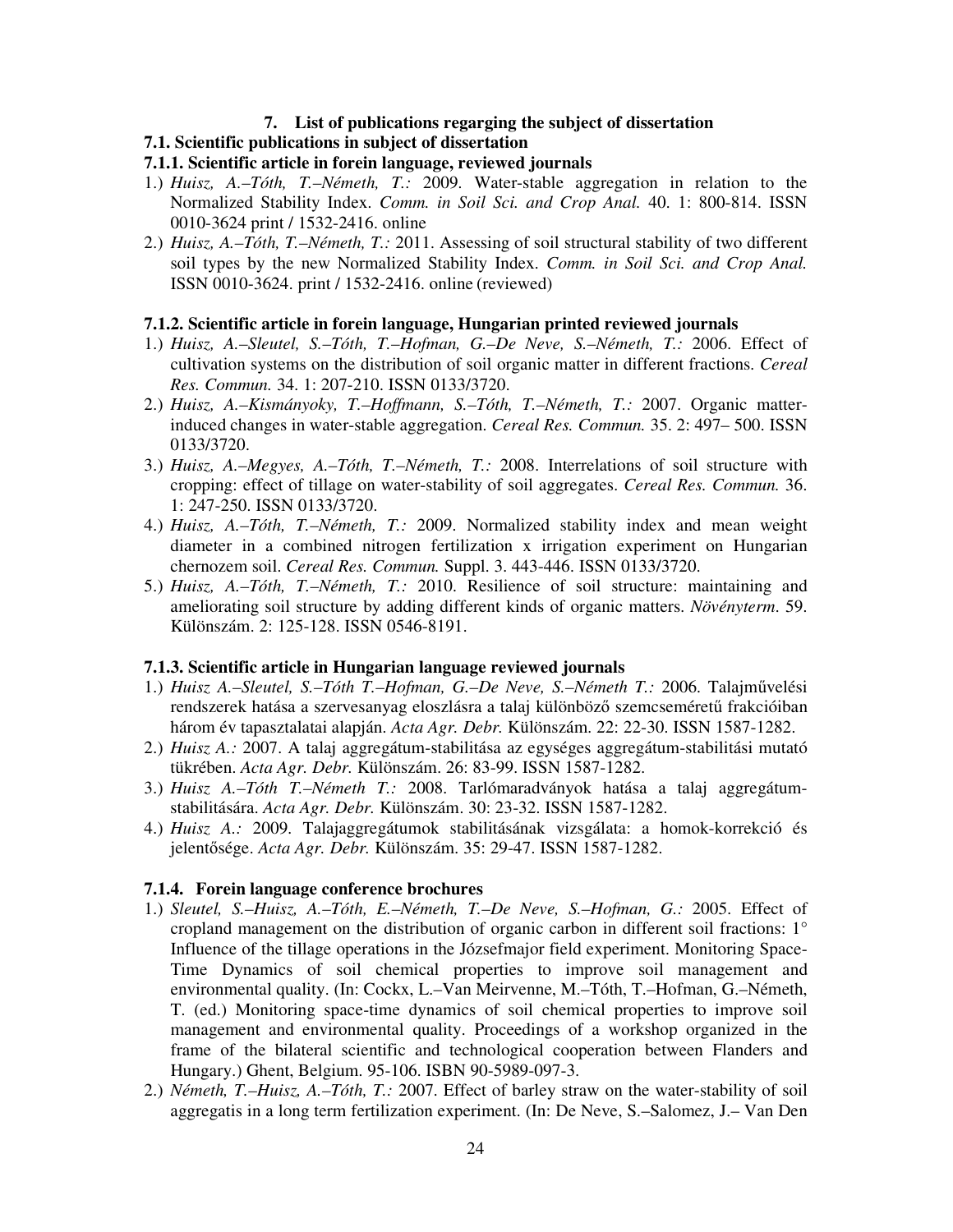Bossche, A.–Haneklaus, S.–Van Cleemput, O.–Hofman, G.–E. Schung (ed.) Mineral versus organic fertilization. Conflict or synergism? 16th International Symposium of the International Scientific Centre of Fertilizers.) Ghent. Belgium. 383-388. ISBN 963 9274 44 5.

# **7.1.5. Forein language not conference brochures**

- 1.) *Huisz, A.* 2009. Effect of different kinds of crop residues on aggregate-protected soil organic matter fractions. European Geosciences Union General Assembly 2009, Vienna. *Geoph. Res. Abstr.*11. EGU2009-0. 2009.
- 2.) *Huisz, A.* 2010. Aggregate-protected soil organic matter fractions as affected by different tillage methods. European Geosciences Union General Assembly 2010, Vienna. *Geoph. Res. Abstr.* 12. EGU2010-0, 2010.

# **7.2. Other publications in subject of dissertation**

# *7.2.1. Conference performances*

- 1.) *Huisz A.:* 2005. Talajművelési rendszerek hatása a szervesanyag eloszlásra a talaj különböző szemcseméretű frakcióiban három év tapasztalatai alapján. A jövő tudósai, a vidék jövője - doktoranduszok konferenciája. 2005. Debrecen, 2005. november 20.
- 2.) *Huisz A.:* 2006. A talaj aggregátum-stabilitása az egységes aggregátum-stabilitási mutató tükrében. A jövő tudósai, a vidék jövője - doktoranduszok konferenciája. 2006. Debrecen, 2006. november 23.
- 3.) *Huisz A.:* 2007. Tarlómaradványok hatása a talaj aggregátum-stabilitására. A jövő tudósai, a vidék jövője–doktoranduszok konferenciája. 2007. Debrecen, 2007. november 21.
- 4.) *Huisz A.:* 2008. Talajaggregátumok stabilitásának vizsgálata: a homok-korrekció és jelentősége. A jövő tudósai, a vidék jövője - doktoranduszok konferenciája. 2008. Debrecen, 2008. november 20.

# *7.2.2. Conference posters*

- 1.) *Huisz A.–Sleutel, S.–Tóth T.–Hofman, G.–De Neve, S.–Németh T.:* 2006. Effect of cultivation systems on the distribution of soil organic matter in different fractions. Proceedings of the V. Alps-Adria Scientific Workshop, Opatija, Croatia, March 6-11. 2006: *Cereal Res. Commun.* 34. 1: 207-210. ISSN 0133/3720.
- 2.) *Huisz A.–Kismányoky T.–Hoffmann S.–Tóth T.–Németh T.: 2007.* Organic matter-induced changes in water-stable aggregation. Proceedings of the VI. Alps-Adria Scientific Workshop, 2007, Obervellach, Austria, *Cereal Res. Commun.* 35. 2: 497– 500. ISSN 0133/3720.
- 3.) *Huisz A.–Megyes A.–Tóth T.–Németh T.:* 2008. Interrelatons of soil structure with cropping: effect of tillage on water-stability of soil aggregates. Proceedings of the VII. Alps-Adria Scientific Workshop, Stara Lesna, Slovakia. 2008. *Cereal Res. Commun.* 36. 1: 247-250. ISSN 0133/3720.
- 4.) *Huisz A.–Tóth T.–Németh T.:* 2009. Normalized stability index and mean weight diameter in a combined nitrogen fertilization x irrigation experiment on Hungarian chernozem soil. Proceedings of the VIII. Alps-Adria Scientific Workshop, Neum, Bosnia-Herzegovina, Cereal Research Non-profit Company, *Cereal Res. Commun.* Különszám. 3. 443-446. ISSN 0133/3720.
- 5.) *Németh T.–Huisz A.–Tóth T.:* 2007. Effect of barley straw on the water-stability of soil aggregatis in a long term fertilization experiment. (In: De Neve, S.–Salomez, J.– Van Den Bossche, A.–Haneklaus, S.–Van Cleemput, O.–Hofman, G.–E. Schung (ed.) Mineral versus organic fertilization. Conflict or synergism? 16th International Symposium of the